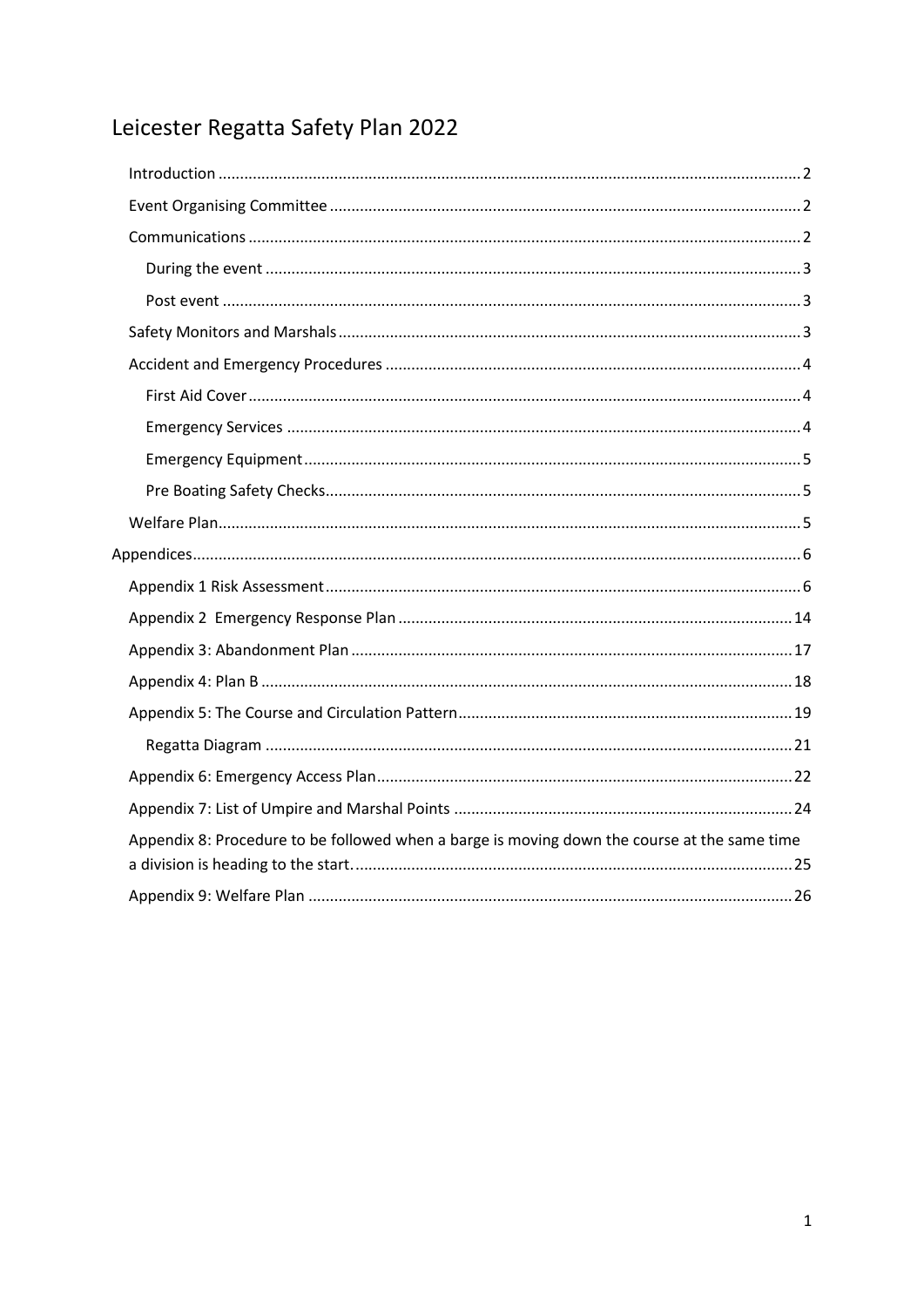## <span id="page-1-0"></span>**Introduction**

- The event is organised by Leicester Rowing Club and held on the Mile Straight of the Grand Union Canal, Leicester. Racing takes place between the Newarke Bridge (SK581040) and the clubhouse (SK580033) and competing crews will be restricted to the canal between Freemans' Lock and West Bridge
- Events will be offered to adult, junior and masters rowers. Junior categories will run from J11. Seniors will be banded according to ranking points. Masters categories will run from A upwards.
- The format is side by side racing in fine boats a maximum of 180 crews are expected of varying competences.
- Racing will be organised in batches, with all crews for a batch boating, marshalling and then rowing to the start as a group.
- British Rowing Rules of Racing will apply
- The safety plan explains safety measures that have been introduced as a result of the event risk assessment specific details relating to British Rowing requirements.

#### <span id="page-1-1"></span>**Event Organising Committee**

The event is organised by Leicester Rowing Club

The event organising committee

| Chair:                                    | Liz Pulford        |  |  |
|-------------------------------------------|--------------------|--|--|
| <b>Chairman of Race Committee:</b>        | Tim Walton         |  |  |
| <b>Competition Rowing Safety Adviser:</b> | Sally Horrocks     |  |  |
| <b>Event Welfare Officer:</b>             | Liz Pulford        |  |  |
| <b>Race Committee</b>                     |                    |  |  |
| <b>Chairman of Race Committee:</b>        | Tim Walton         |  |  |
| Race Committee                            | <b>Andrew Blit</b> |  |  |
|                                           | Barbara Delaney    |  |  |
|                                           | Anne Hock          |  |  |

#### <span id="page-1-2"></span>**Communications**

#### **Prior to the event**

The following documentation will be posted on the club website, [www.leicester-rowing.co.uk](http://www.leicester-rowing.co.uk/) and emailed directly to club contacts with the draw:

- o How to get to Leicester Rowing Club and locations for car and trailer parking
- o Circulation pattern
- o Safety plan
- o Competitors' safety instructions
- o Welfare plan

It is the responsibility of participating clubs to ensure that all their crews are aware of the contents.

In the event of cancellation prior to the event participants will be informed via email, telephone, website and Twitter (@LeicesterRowing)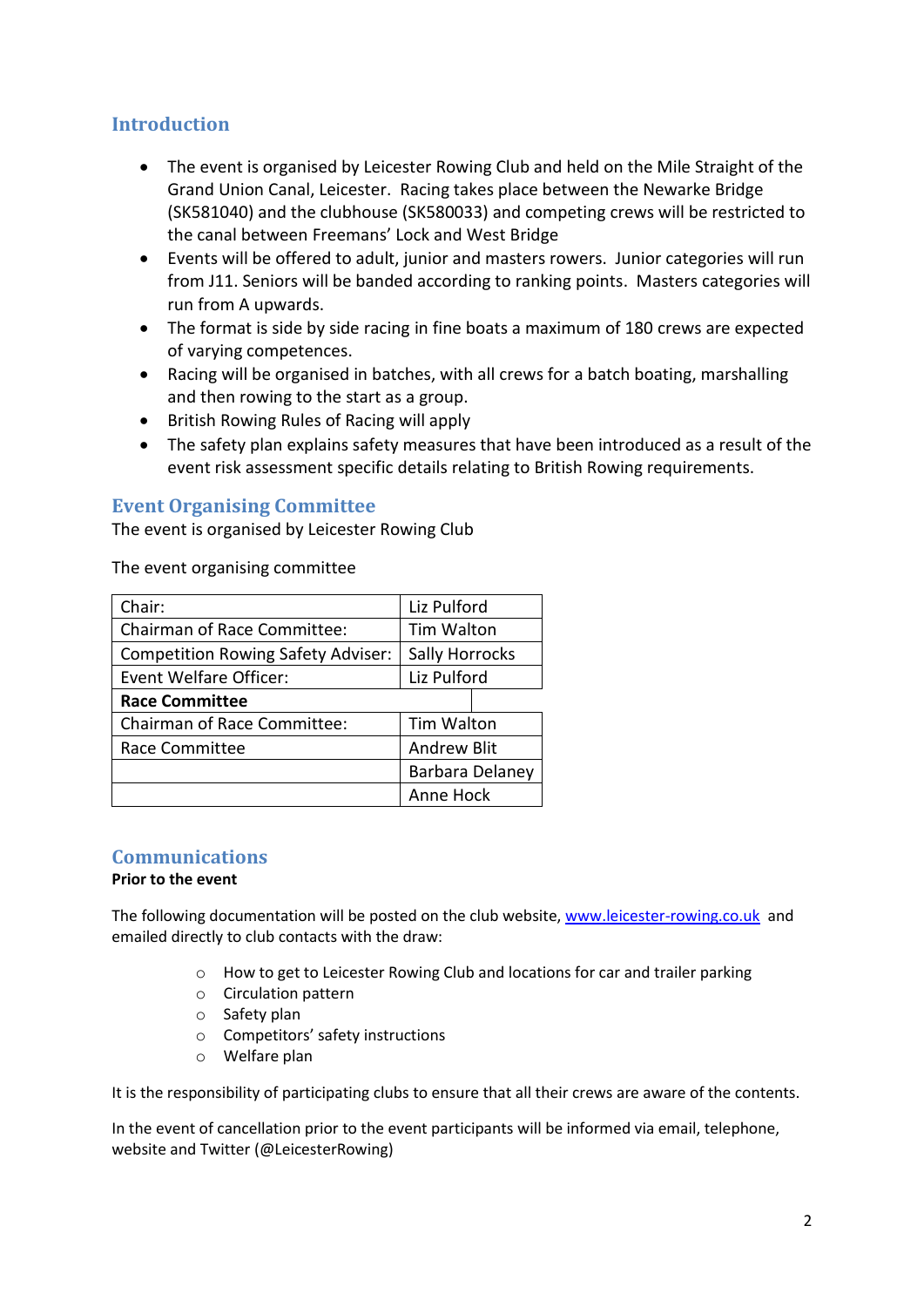Safety briefings for marshals will be held prior to the event

Other river users have been informed of the event through the local media, club website [\(www.leicster-rowing.co.uk\)](http://www.leicster-rowing.co.uk/) and the Canal and River Trust website [\(http://canalrivertrust.org.uk/notice/749/upperton-road-bridge-109-and-west-bridge-112-mile](http://canalrivertrust.org.uk/notice/749/upperton-road-bridge-109-and-west-bridge-112-mile-straight-leicester)[straight-leicester\)](http://canalrivertrust.org.uk/notice/749/upperton-road-bridge-109-and-west-bridge-112-mile-straight-leicester) , who have given permission for the event. The Canal and River Trust have also suspended mooring on the regatta course and at the Castle Gardens landing stages.

The local police have also been advised and will be providing the Regatta with the support of at least one police constable on the day

#### **At the start of the event**

A briefing for umpires will take place on the day of the event prior to the start of boating.

Paper copies of safety documentation, including circulation pattern, will be available from registration

#### <span id="page-2-0"></span>**During the event**

Communication between umpires will be by radio with mobile phones as a back up. Registration will have a radio and hold a list of mobile numbers. Marshals will communicate using the Zello app. The CORSA will have a radio and access to Zello.

Information on radio procedure will be circulated to all those using radios or Zello and be covered in the briefings for marshals and umpires.

A PA system will be available for communication off the water and will be used in the event of a coaches' meeting. Megaphones will be used by umpires and marshals to communicate with crews on the water.

Signage to alert other canal and towpath users to the event will be deployed

#### <span id="page-2-1"></span>**Post event**

Feedback on the event will be invited by email to [regatta@leicester-rowing.co.uk](mailto:regatta@leicester-rowing.co.uk)

There will be an event review meeting to cover all aspects of organisation. Safety will be a key item on the agenda for this meeting.

#### <span id="page-2-2"></span>**Safety Monitors and Marshals**

Due to the nature of the regatta course, no safety boat will be circulating on the water during the regatta. A boat with outboard motor will be available should it be required. A designated driver and assistant will be on hand if required. They will be contactable by Zello and by mobile phone. Our risk assessment indicates that there are very few incidents that will require this facility and that these are unlikely.

The following arrangements are in place to ensure the safety of competitors:

Umpires are located every 250m along the course and each can monitor the entire course of each race from start to finish. All Umpires are in radio contact with each other, the Event Safety Adviser, the Coordinating Umpire and the Finish Judge. All have mobile phones. A rescue point containing a throw line and blanket is located with each Umpire along the course.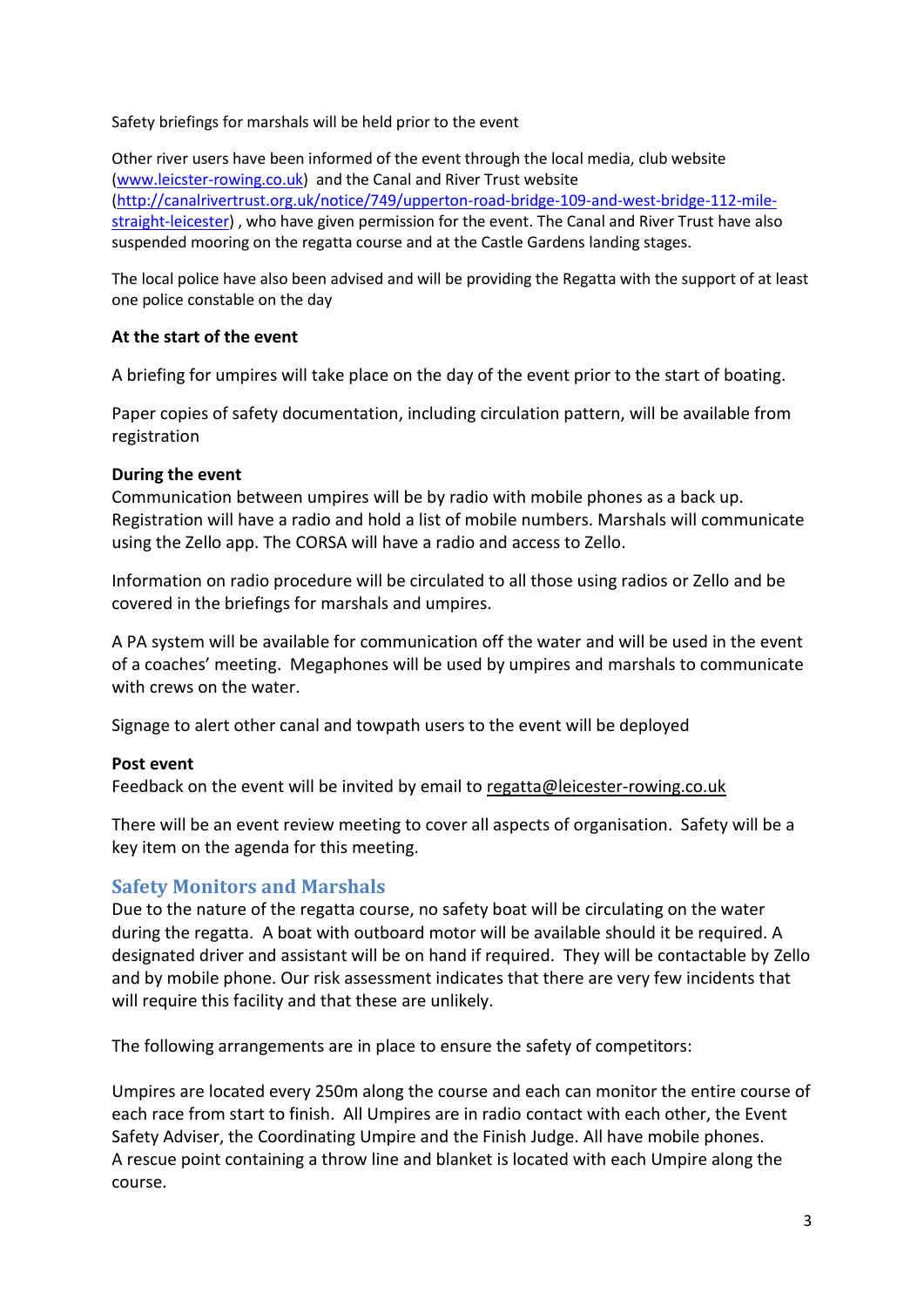A defibrillator is located at the club gates and the locations of additional defibrillators close to the regatta course have been established.

The regatta operates a batch system. The safety of crews once they have boated and after they have finished racing is overseen by marshals located at the following points, in the boating area, on the bridge which crosses the entrance to the basin, at Freemans' Lock and in the pre-start marshalling area north of Newarke Bridge. These marshals are also equipped with rescue equipment and megaphones. They will communicate using the Zello app and mobile phone.

Off the water marshals will assist with for the safe parking of trailers.

A list of marshals, their responsibilities and the equipment they require is included as an appendix.

Safety briefings for marshals will be held prior to the event and will cover the following:

- 1. Requirements of each role and responsibility for safety and fairness
- 2. Timings for the day
- 3. Communication arrangements including use of the Zello app
- 4. Hazards of the course
- 5. Equipment required for each role
- 6. Emergency Action plan

### <span id="page-3-0"></span>**Accident and Emergency Procedures**

#### <span id="page-3-1"></span>**First Aid Cover**

First Aid cover will be provided by certified first aiders who can be contacted through Registration. First Aid boxes are also situation in the boat store and the kitchen.

A defibrillator is available at the club gates. Additional defibrillators are located in Castle Gardens and Bede Park.

#### <span id="page-3-2"></span>**Emergency Services**

The nearest A&E Unit is at the following location:

Leicester Royal Infirmary, Infirmary Square, Leicester LE1 5WW

Phone: 0300 303 1573

It will take about 5 minutes to reach.

Any emergency services will be called either to the clubhouse or to the nearest access point to the incident.

The CORSA or deputy will meet and direct them.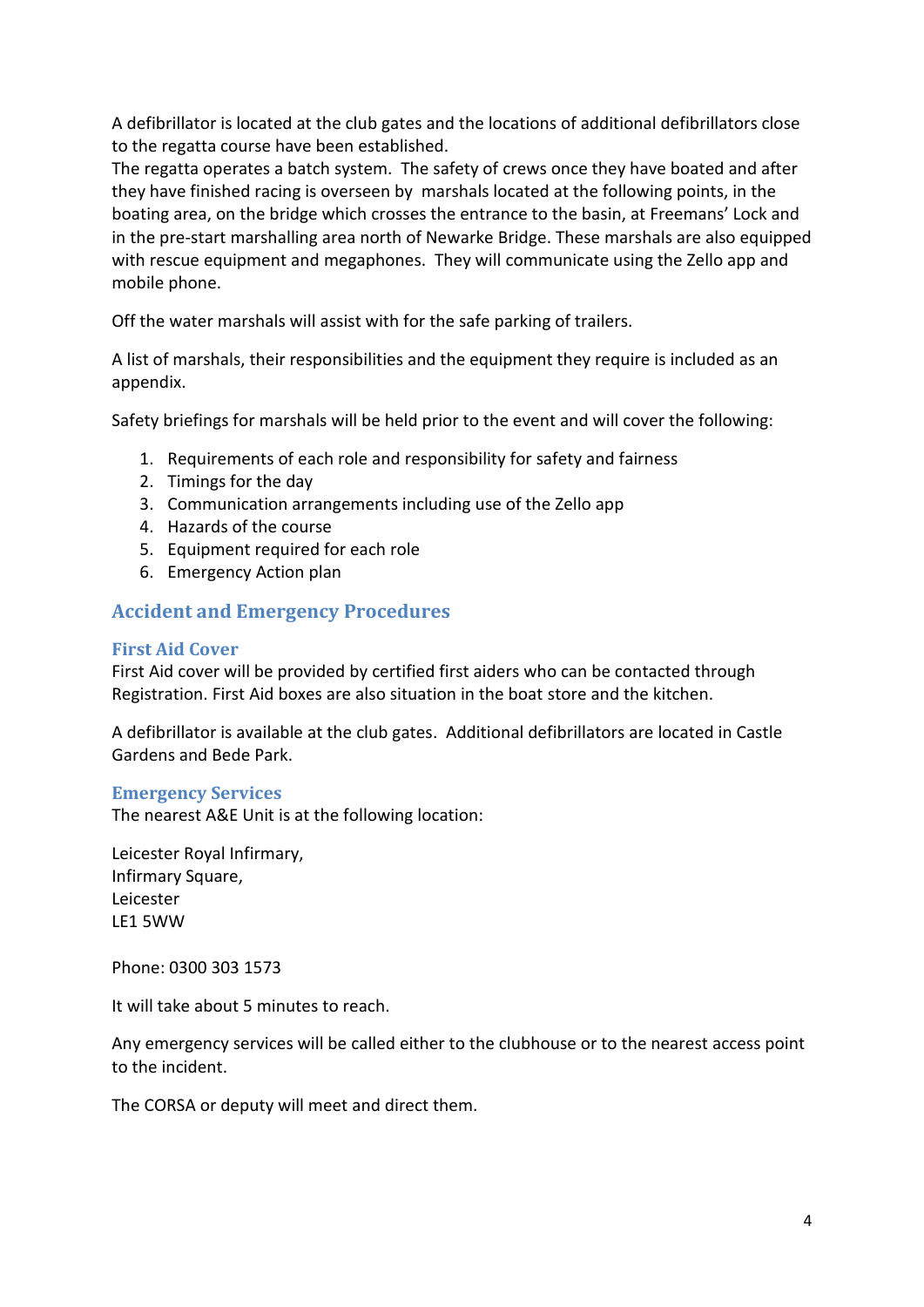#### <span id="page-4-0"></span>**Emergency Equipment**

Marshals and umpires will be equipped with throw lines and thermal blankets. Details are provided in the table in the appendix.

#### <span id="page-4-1"></span>**Pre Boating Safety Checks**

Crews will be asked to confirm that their boats conform to the minimum required standards before going afloat. The emphasis is on clubs to present boats that conform to the British Rowing Rules of Racing. In addition, Umpires on Control Commission will carry out random checks before boating. No crew that fails these checks will be permitted to go afloat. Late boating due to failure at Control Commission will not be accommodated.

Control Commission will maintain a record of all crews that fail the safety checks.

#### <span id="page-4-2"></span>**Welfare Plan**

The full Welfare Plan is included as an appendix. The regatta is popular with junior rowers and for some this is will be their first competition. Responsibility for ensuring juniors can enjoy the event safely must be shared between their club and coaches, Leicester Rowing Club and its Regatta Committee and the officials on duty.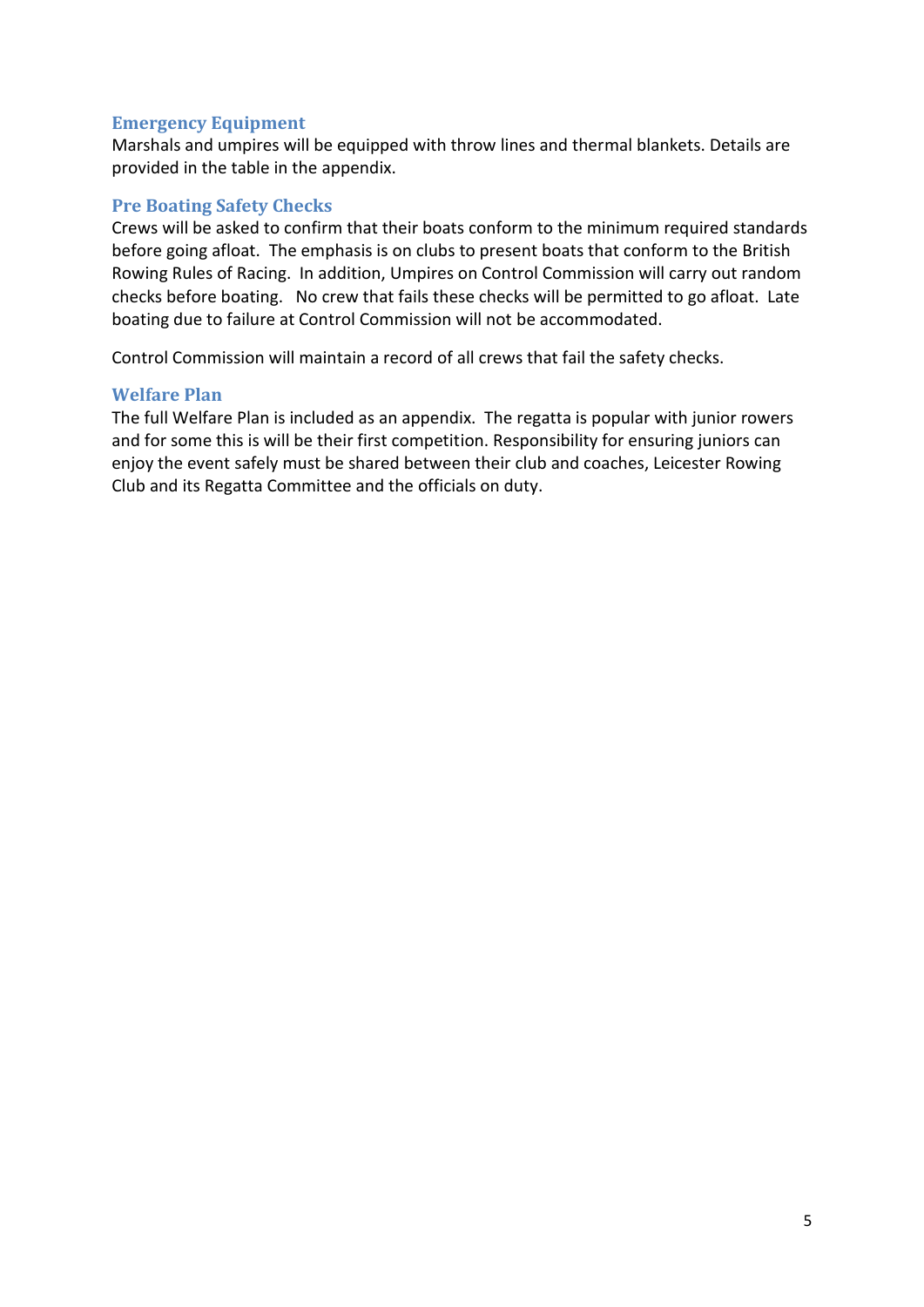## <span id="page-5-0"></span>**Appendices**

## <span id="page-5-1"></span>**Appendix 1 Risk Assessment**

## **Regatta Risk Assessment 2022**

## **Leicester Rowing Club**

| <b>Hazard</b> | Circumstances /<br>issues                                                                   | Assessment /<br><b>Control Measures</b>                                                                                                                                                                                                                                                                                                                                                                      | <b>Severity</b>       | Likelihood       | <b>Risk</b><br>Level |
|---------------|---------------------------------------------------------------------------------------------|--------------------------------------------------------------------------------------------------------------------------------------------------------------------------------------------------------------------------------------------------------------------------------------------------------------------------------------------------------------------------------------------------------------|-----------------------|------------------|----------------------|
| Drowning      | Capsize,<br>competitor falling<br>out of boat into<br>water                                 | Canal is narrow so<br>shore and rescue is<br>always close by.<br>Water is a canal so no<br>significant flow unless<br>flooded.<br>Umpire has good<br>visibility of whole<br>straight course.<br>Umpires have throw<br>lines to assist in rescue.<br>Umpires in radio<br>contact with<br><b>Competition Rowing</b><br>Safety Adviser (CORSA),<br>Race Committee<br>Chariman (RCC) and<br>Coordinating Umpire. | Extremely<br>harmful  | Very<br>unlikely | Low risk             |
| Hypothermia   | <b>Competitor falling</b><br>out of boat into<br>water                                      | Quick response and<br>rescue to minimise risk.<br>Thermal exposure and<br>warm blankets<br>available. Competition<br>Rowing Safety Adviser<br>to be equipped with<br>spare footware to<br>ensure a prompt return<br>to the clubhouse.                                                                                                                                                                        | Moderately<br>Harmful | Unlikely         | Medium<br>risk       |
| Hypothermia   | Inappropriate<br>clothing while<br>waiting between<br>boating and racing<br>in poor weather | Competitors and<br>coaches responsible for<br>ensuring suitable<br>clothing is worn -<br>warm, water proof.<br>Juniors not allowed to<br>boat if inadequately<br>dressed.                                                                                                                                                                                                                                    | Moderately<br>Harmful | Unlikely         | Medium<br>risk       |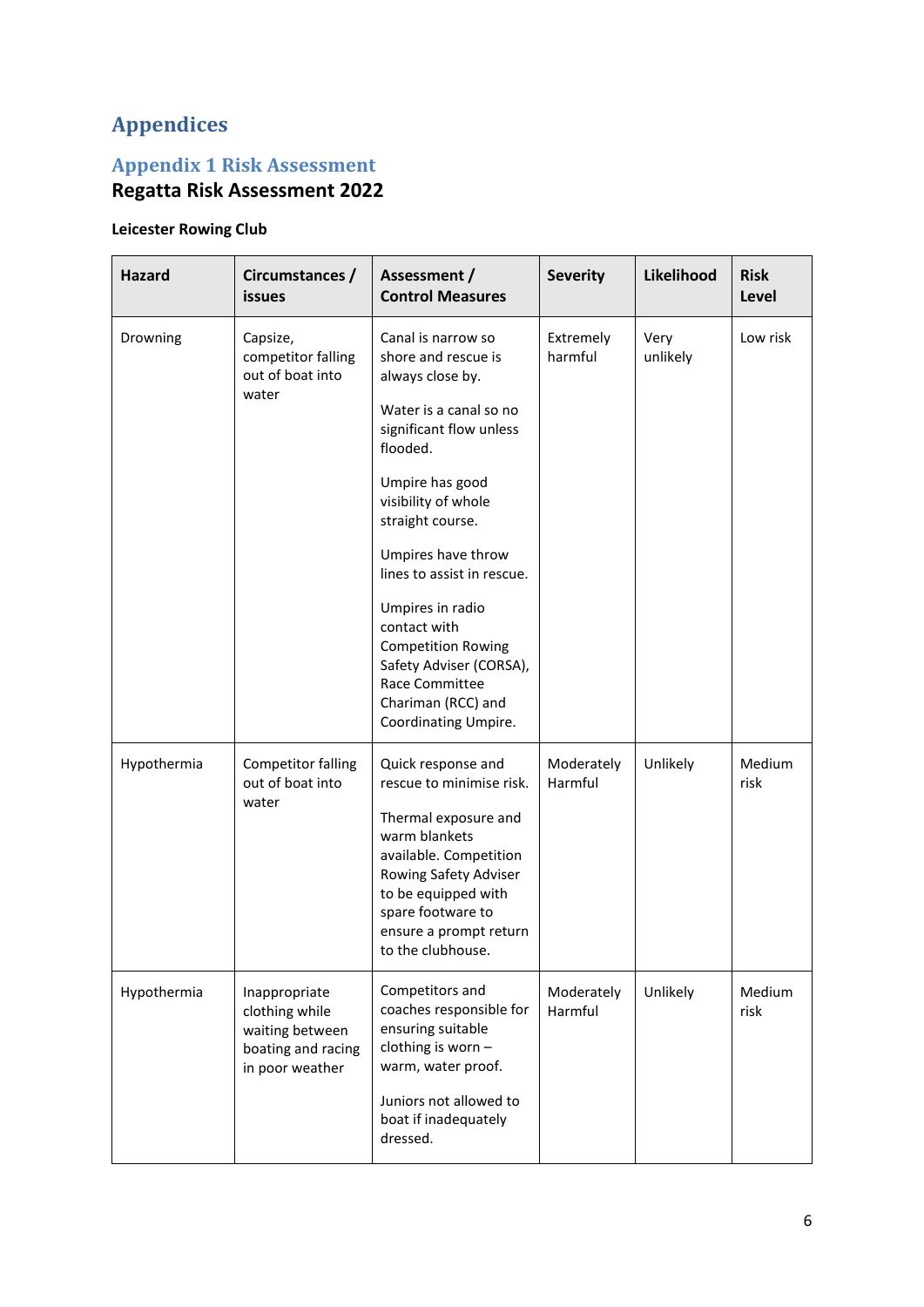|                                  |                                                                                             | Look out for early signs<br>of hypothermia and<br>seek first aid support                                                                                                                                                                                                                                                                   |                       |                  |                |
|----------------------------------|---------------------------------------------------------------------------------------------|--------------------------------------------------------------------------------------------------------------------------------------------------------------------------------------------------------------------------------------------------------------------------------------------------------------------------------------------|-----------------------|------------------|----------------|
| Hyperthermia                     | Inappropriate<br>clothing due to<br>unexpectedly<br>warm weather.<br>Sunburn<br>Dehydration | Competitors and<br>coaches responsible for<br>ensuring suitable<br>clothing is worn and<br>that competitors have<br>access to sunblock<br>Access to drinking<br>water available at the<br>clubhouse.<br>Umpires supplied with<br>refreshments whilst on<br>station                                                                         | Moderately<br>Harmful | Unlikely         | Medium<br>risk |
| Leptospirosis,<br>Weil's disease | Competitor being<br>thrown into or<br>falling into water                                    | Advice that coxes and<br>first time winners<br>should not be thrown<br>into water. General<br>information available<br>to give to those who<br>fall in accidentally.<br>Promote good hygiene<br>by the use of<br>antibacterial hand<br>wash available in the<br>boathouse. Cuts and<br>grazes to be covered<br>with waterproof<br>plaster. | Moderately<br>harmful | Very<br>unlikely | Low risk       |
| Collision<br>between boats       | Between racing<br>boats                                                                     | Umpires will monitor<br>racing and give<br>warnings where there<br>is or may be a risk of<br>collision between boats<br>or with bridges or other<br>hazards.                                                                                                                                                                               | Moderately<br>Harmful | Unlikely         | Medium<br>risk |
| Collision<br>between boats       | Between racing<br>boat and non<br>racing boat                                               | Batch system used so<br>no non racing boats on<br>the course during<br>races.                                                                                                                                                                                                                                                              | Moderately<br>Harmful | Very<br>unlikely | Low risk       |
| Collision<br>between boats       | At entry or exit<br>from basin                                                              | Marshals on footbridge<br>provide direction and<br>guidance to boats                                                                                                                                                                                                                                                                       | Slightly<br>harmful   | Unlikely         | Low risk       |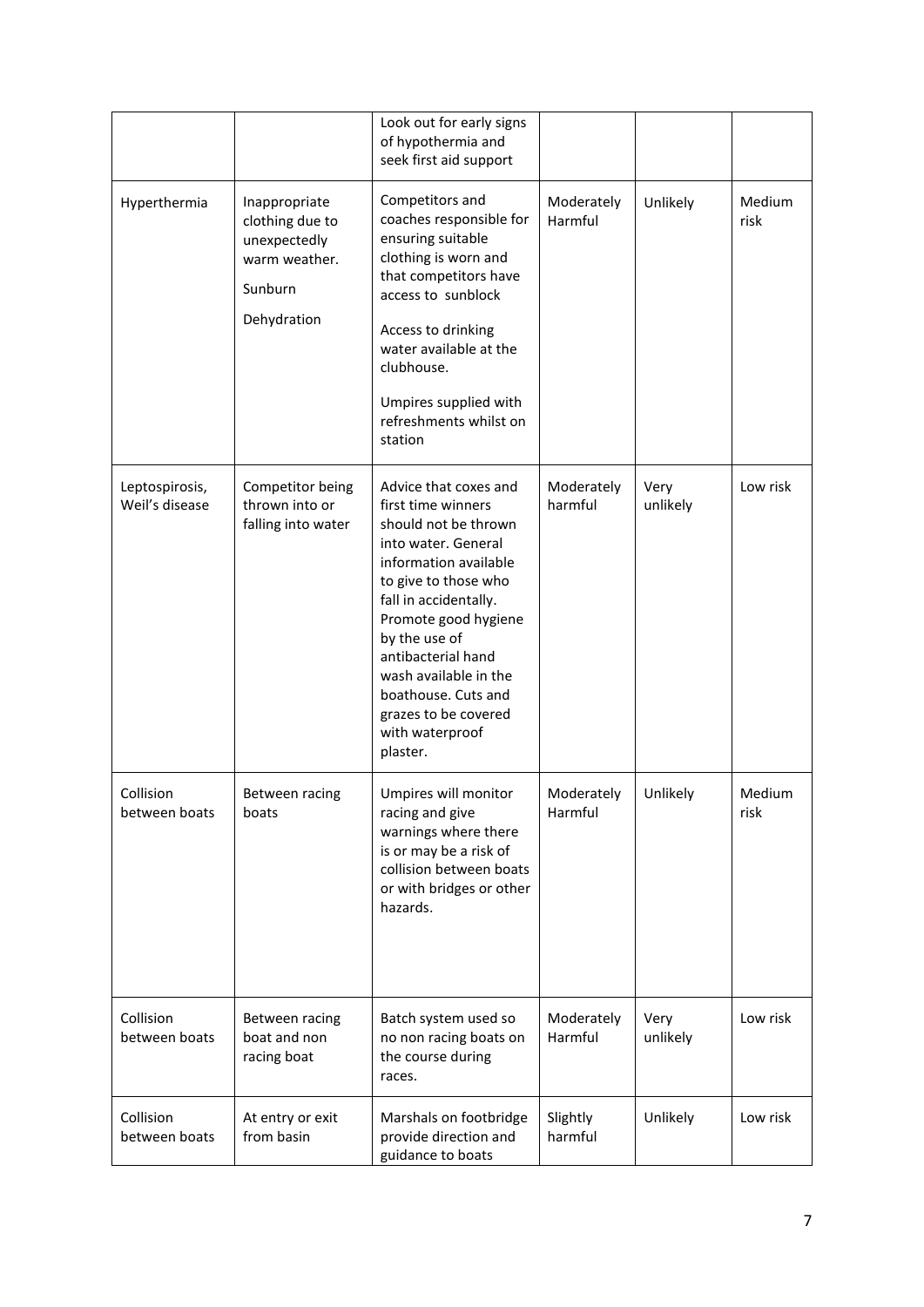|                            |                                                  | entering and leaving<br>the basin.<br>All boats at very low<br>speeds.                                                                                                                                                                                                                                                                                                                                                                                                                                                      |                       |          |                |
|----------------------------|--------------------------------------------------|-----------------------------------------------------------------------------------------------------------------------------------------------------------------------------------------------------------------------------------------------------------------------------------------------------------------------------------------------------------------------------------------------------------------------------------------------------------------------------------------------------------------------------|-----------------------|----------|----------------|
| Collision<br>between boats | Between rowing<br>boats and other<br>canal users | Warning signs erected<br>to advise barges of<br>regatta in progress.<br>Marshals ask barges to<br>co-operate with<br>arrangements.<br>Racing suspended to<br>allow barges to pass<br>down course<br>Regatta date circulated<br>to Inland Waterways<br>Association and notices<br>posted at landing<br>stages.<br>In the event of another<br>water user encroaching<br>on the regatta course<br>the umpires and<br><b>Competition Rowing</b><br>Safety Adviser will work<br>together to ensure the<br>safety of competitors. | Moderately<br>Harmful | Unlikely | Medium<br>risk |

| Collision with<br>stationary<br>objects                                                                               | Swan Bridge<br>produces narrow<br>point in racing<br>course                                                                                    | Lead in to bridge marked<br>with buoys to show<br>narrowing.<br>Centre of racing lane<br>marked on bridge<br>Umpire station directly<br>adjacent to potential<br>hazard with instruction to<br>steer juniors and stop<br>other crews if there is a risk<br>of a collision with the<br>stationary object. | Moderately<br>Harmful | Unlikely         | Medium<br>risk |
|-----------------------------------------------------------------------------------------------------------------------|------------------------------------------------------------------------------------------------------------------------------------------------|----------------------------------------------------------------------------------------------------------------------------------------------------------------------------------------------------------------------------------------------------------------------------------------------------------|-----------------------|------------------|----------------|
| Collision with<br>stationary<br>objects leading<br>to crew<br>becoming<br>trapped on the<br>City side of the<br>river | Vegetation<br>produces narrow<br>point in racing<br>course. If a crew<br>becomes tangled<br>with this it may<br>find it hard to<br>free itself | Marked with buoys to<br>show narrowing<br>Safety boat available to<br>assist crew should they it<br>be unable to free itself.                                                                                                                                                                            | Moderately<br>Harmful | Very<br>Unlikely | Low risk       |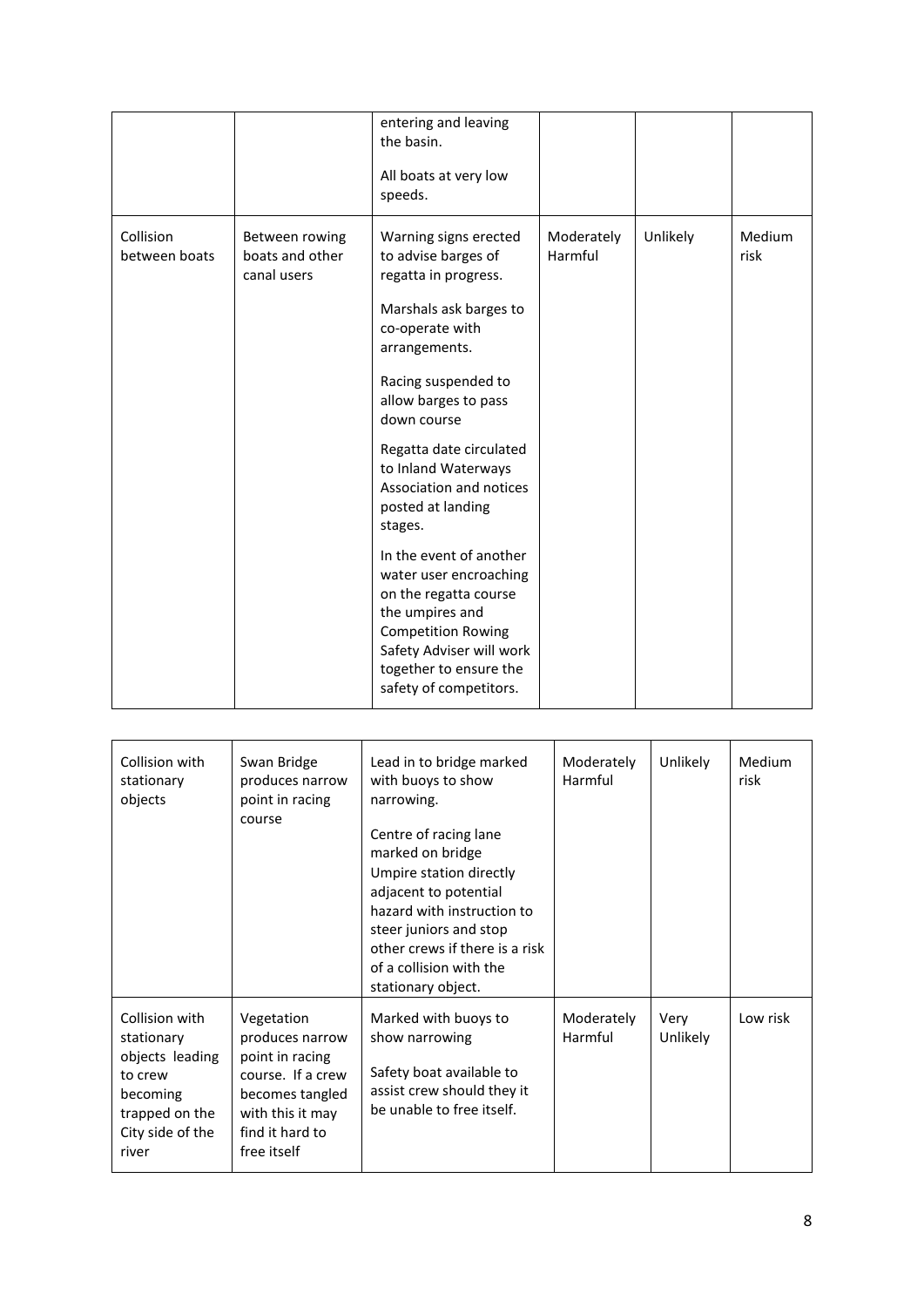|                                                              |                                                                                           | Vegetation cut back during<br>winter approved period to<br>reduce hazard                                                                                                                                                                                           |                       |                  |                |
|--------------------------------------------------------------|-------------------------------------------------------------------------------------------|--------------------------------------------------------------------------------------------------------------------------------------------------------------------------------------------------------------------------------------------------------------------|-----------------------|------------------|----------------|
| Collision with<br>swans                                      | Resident swans<br>fed by public on<br>regatta course                                      | Notices erected to ask<br>public not to feed swans.<br>Umpires to assess if swans<br>affect safety or fairness of<br>racing                                                                                                                                        | Slightly<br>harmful   | Unlikely         | Low risk       |
| Grounding of<br>boats                                        | Boat running<br>aground in areas<br>of shallow water<br>near lock and in<br>boating basin | Areas of shallow water<br>marked on course map and<br>by buoys.<br>Marshals provide guidance<br>and stop crew going into<br>danger areas                                                                                                                           | Slightly<br>harmful   | Unlikely         | Low risk       |
| Aggravation of<br>incident by<br>poor equipment<br>condition | Boat sinking,<br>more severe<br>injury if head on<br>collision                            | Crews asked to confirm<br>that their boats comply<br>with British Rowing<br>standards and the<br>guidelines in 'RowSafe'.<br>Random checking of boats<br>by Umpires                                                                                                | Moderately<br>Harmful | Very<br>unlikely | Low risk       |
| Boating incident                                             | Inexperienced<br>crews, scullers<br>getting in or out<br>of boat                          | Basin management -<br>Marshals available to<br>provide guidance and assist<br>scullers into and out of<br>their boats                                                                                                                                              | Slightly<br>harmful   | Unlikely         | Low risk       |
| Equipment<br>falling off<br>racking                          | Poorly secured<br>equipment may<br>be blown from<br>racking, causing<br>injury or damage  | Notices on racking to<br>remind competitors to<br>secure boats<br>Reminders over the PA if<br>wind levels increase<br>Boating marshal to provide<br>guidance                                                                                                       | Moderately<br>Harmful | Unlikely         | Medium<br>risk |
| Inexperience of<br>Junior rowers                             | First regatta for<br>some young<br>competitors                                            | Onus on coach/responsible<br>adult for competence of<br>participants and on visiting<br>clubs to ensure that<br>parents/carers make<br>appropriate disclosures to<br>coach/responsible adult.<br>.Above controls also<br>indicate regatta suitable for<br>Juniors. | Moderately<br>Harmful | Unlikely         | Medium<br>risk |
| Abuse or<br>bullying of<br>children or                       | Welfare of<br>children and<br>vulnerable adults                                           | Visiting clubs have primary<br>responsibility for the<br>welfare of the children and                                                                                                                                                                               | Moderately<br>Harmful | Very<br>unlikely | Low risk       |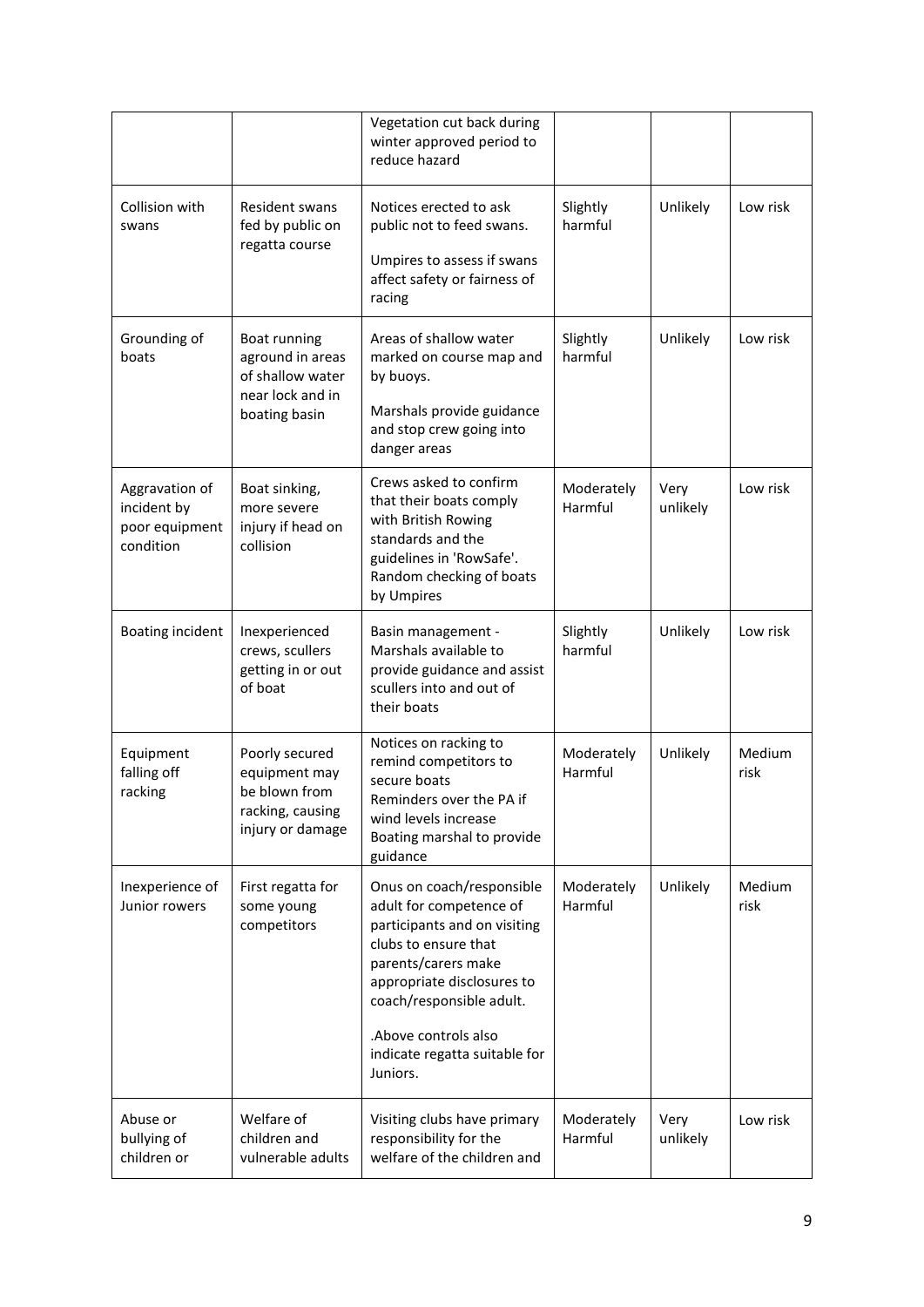| vulnerable<br>adults                                   |                                                                          | vulnerable adults in their<br>care.<br>Marshals will be briefed on<br>the need to promote and<br>inclusive environment.<br>Regatta committee will<br>ensure that any reports of<br>abuse are taken seriously<br>and investigated by the<br>CWO.                                                                                                                 |                       |                  |          |
|--------------------------------------------------------|--------------------------------------------------------------------------|-----------------------------------------------------------------------------------------------------------------------------------------------------------------------------------------------------------------------------------------------------------------------------------------------------------------------------------------------------------------|-----------------------|------------------|----------|
| Inadequate<br>provision for<br>adaptive<br>competitors | Failure to ensure<br>proper provision<br>for mobility and<br>other needs | Liaise with all competitors<br>to generate an agreed<br>action plan. Allocate<br>dedicated marshals to<br>support each competitor<br>and brief them in advance.                                                                                                                                                                                                 | Moderately<br>Harmful | Very<br>unlikely | Low risk |
| Competitor<br>injury or ill<br>health                  | As above or<br>rowing injury                                             | Medical Adviser appointed<br>to oversee arrangements.<br>Good communication for<br>umpires and officials.<br>Equipped first aid area<br>provided in clubhouse.<br>Evacuation arrangements -<br>hospital 1/2 mile away<br>Defibrillator on site.<br>Location of additional<br>defibrillators close to<br>regatta course identified<br>and listed in safety plan. | Moderately<br>Harmful | Unlikely         | Low risk |
| Slip or trip<br>incident                               | Particular risk<br>from cables used<br>for PA                            | Cables raised or secured<br>against fence lines.<br>Permanent electricity<br>supply now provided to<br>shed where race control is<br>situated                                                                                                                                                                                                                   | Slightly<br>harmful   | Unlikely         | Low risk |

| <b>Road Traffic</b><br>Accident | Competitors (and<br>boats) crossing<br>road           | Club provide marshals in<br>high visibility vests to warn<br>competitors and road<br>traffic.<br>Police may be available to<br>control traffic if necessary. | Extremely<br>harmful | Very<br>unlikely | Medium<br>risk |
|---------------------------------|-------------------------------------------------------|--------------------------------------------------------------------------------------------------------------------------------------------------------------|----------------------|------------------|----------------|
| Fire                            | <b>Electrical fire</b><br>from temporary<br>electrics | Cables to be adequately<br>sized for projected load<br>All electrical cables to be<br>inspected before use.<br>Long cables to be fully<br>wound off reels    | Extremely<br>harmful | Unlikely         | Medium<br>risk |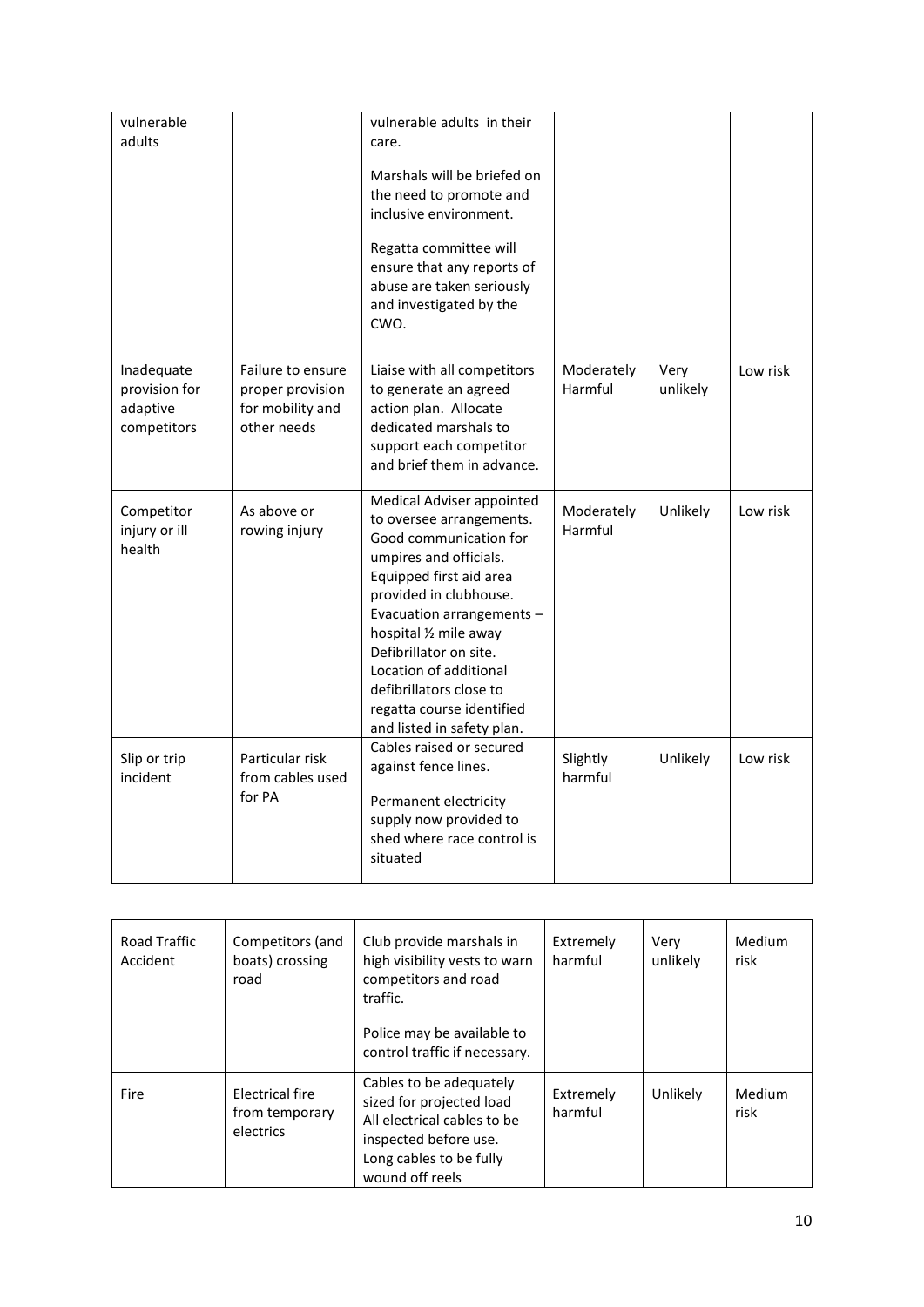|                    |                                                                        | Fire extinguishers<br>available.<br>Permanent electricity<br>supply now provided to<br>shed where race control is<br>situated                                                                             |                       |                  |                  |
|--------------------|------------------------------------------------------------------------|-----------------------------------------------------------------------------------------------------------------------------------------------------------------------------------------------------------|-----------------------|------------------|------------------|
| Fire               | Fire from cooking<br>operations.<br>Noted instances<br>of false alarms | Cooking area staffed at all<br>times<br>False alarms to be<br>investigated and<br>evacuation initiated if not<br>resolved in 30 seconds                                                                   | Extremely<br>harmful  | Very<br>unlikely | Low risk         |
| Adverse<br>weather | Flooding                                                               | Monitoring of river<br>condition in days and<br>hours preceding regatta.<br>Regatta cancelled in<br>advance, or some events<br>withdrawn on the day if<br>water levels too high.                          | Slightly<br>harmful   | Very<br>unlikely | Very low<br>risk |
| Adverse<br>weather | Low water levels                                                       | Monitoring of river<br>condition in days and<br>hours preceding regatta.<br>Regatta cancelled in<br>advance if water levels too<br>low<br>Areas of shallow water<br>marked on course map and<br>by buoys. | Slightly<br>harmful   | Very<br>unlikely | Very low<br>risk |
| Adverse<br>weather | High wind<br>blowing boats<br>and equipment<br>off racking             | Competitors responsible<br>for safe storage of their<br>equipment.<br>PA advice will be given out<br>in the event of high wind.                                                                           | Slightly<br>harmful   | Unlikely         | Low risk         |
| Adverse<br>weather | Rain and or wind                                                       | Once regatta started,<br>CORSA and race<br>committee chair in control<br>of decisions over safety of<br>racing. Racing suspended,<br>events scrapped (eg no<br>junior racing)                             | Slightly<br>harmful   | Unlikely         | Low risk         |
| Adverse<br>weather | Lightning                                                              | Canal narrow and well<br>below level of surrounding<br>trees and buildings. Racing<br>suspended in extreme<br>conditions.                                                                                 | Moderately<br>Harmful | Very<br>unlikely | Low risk         |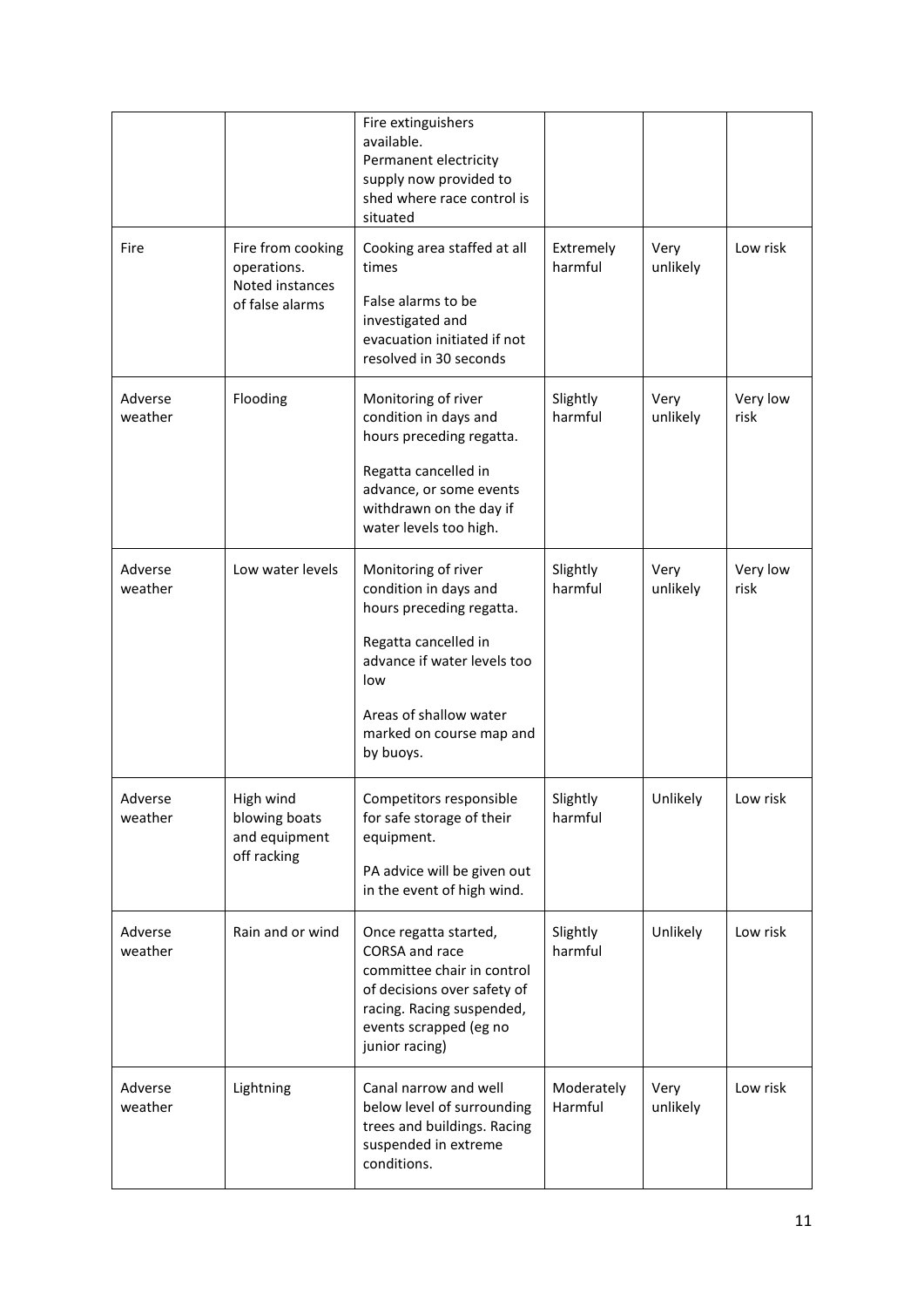|                   |                      | 30/30 rule applied                                                  |                       |                  |          |
|-------------------|----------------------|---------------------------------------------------------------------|-----------------------|------------------|----------|
| Food<br>poisoning | Poor food<br>hygiene | All food fresh and<br>prepared on the day                           | Moderately<br>Harmful | Very<br>unlikely | Low risk |
|                   |                      | Hygiene guidance issued to<br>those preparing or serving<br>food.   |                       |                  |          |
|                   |                      | Animals (dogs) to be kept<br>out of boathouse and away<br>from food |                       |                  |          |

| Low headroom<br>bridges over<br>towpath                                    | Supporters /<br>coaches<br>following races<br>may run into<br>low bridge | Provide warning<br>information in event<br>information to clubs.<br>Consider putting padding<br>and high visibility tape on<br>leading edges of bridges.                                                                                                                   | Moderately<br>Harmful | Unlikely | Medium<br>risk |
|----------------------------------------------------------------------------|--------------------------------------------------------------------------|----------------------------------------------------------------------------------------------------------------------------------------------------------------------------------------------------------------------------------------------------------------------------|-----------------------|----------|----------------|
| Injury to member<br>of general public                                      | Incident on<br>towpath                                                   | Considerable interaction<br>between competitors,<br>supporters and general<br>public, particularly on the<br>towpath which is open at<br>all times.<br>Police available to control<br>unruly behaviour.<br>PA can be used to give<br>advice to rowers lining the<br>canal. | Slightly<br>harmful   | Unlikely | Low risk       |
| Competitors<br>unaware of risk<br>assessment and<br>safety<br>arrangements | Increased<br>likelihood of<br>incidents<br>occurring                     | Safety documentation<br>available on website<br>before regatta.<br>Documentation sent out<br>by e-mail to all clubs who<br>enter<br>Printed documentation<br>available on site on the day                                                                                  | Slightly<br>harmful   | Unlikely | Low risk       |
| Failure to<br>coordinate with<br>authorities                               | Poor response<br>in the event of<br>incident                             | Police notified and<br>community officer<br>presence during the day.<br>Canal & River Trust<br>notified and approve event                                                                                                                                                  | Slightly<br>harmful   | Unlikely | Low risk       |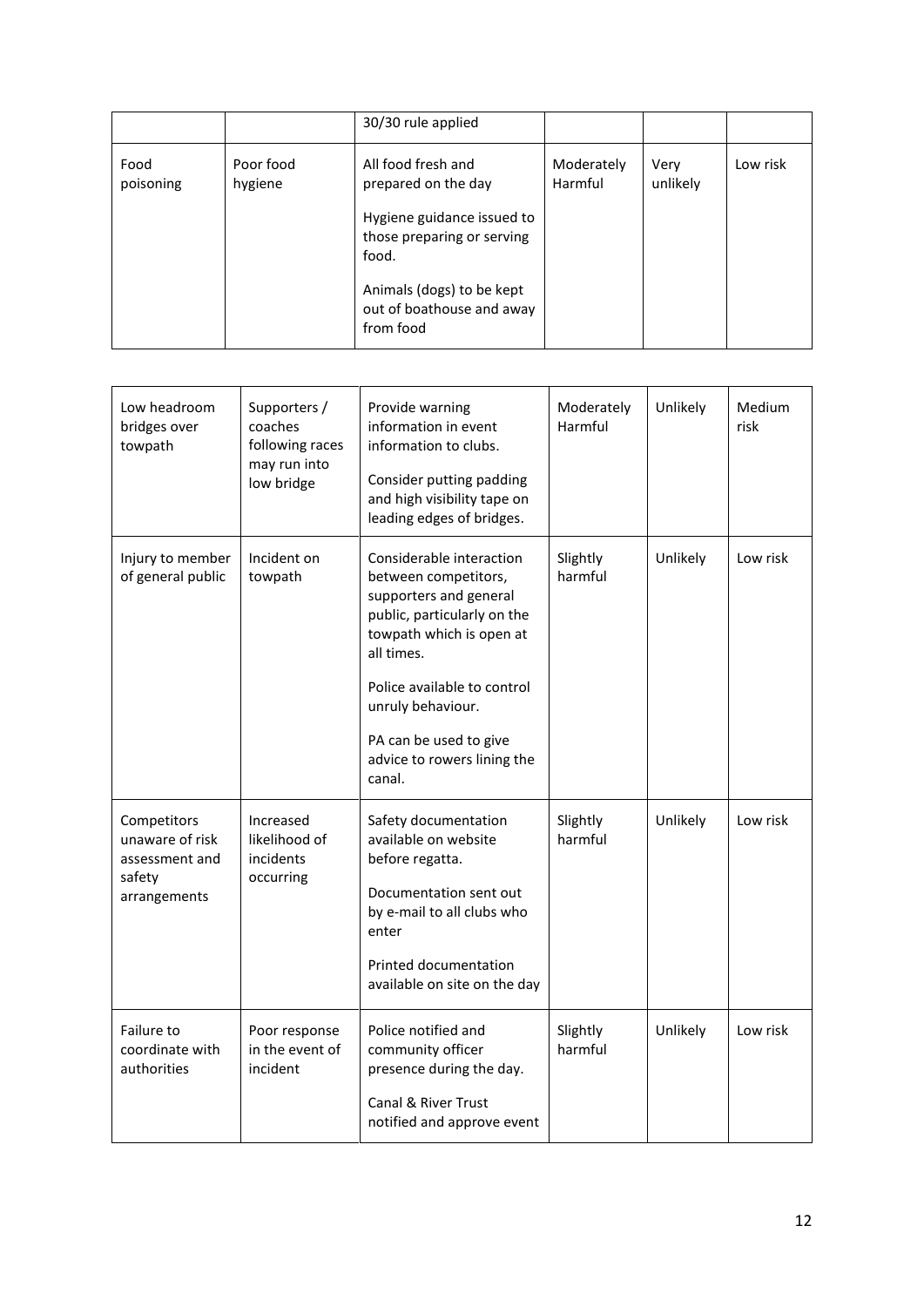| Consumption of<br>alcohol | Increased risk<br>of incident due<br>to alcohol as<br>day goes on | General vigilance.<br>Alcohol not sold to those<br>deemed to be under age | Slightly<br>harmful | Unlikely | Low risk |
|---------------------------|-------------------------------------------------------------------|---------------------------------------------------------------------------|---------------------|----------|----------|
|                           |                                                                   | Bar staff will not sell<br>alcohol to those deemed<br>unfit.              |                     |          |          |

Prepared by: Name: S Horrocks Position: Rowing Safety Adviser Date: 15/2/22

Reviewed By: Name: T Walton **Position:** Date:

Approved by: Name: B Pickering entitled and the Position: Club Captain Date: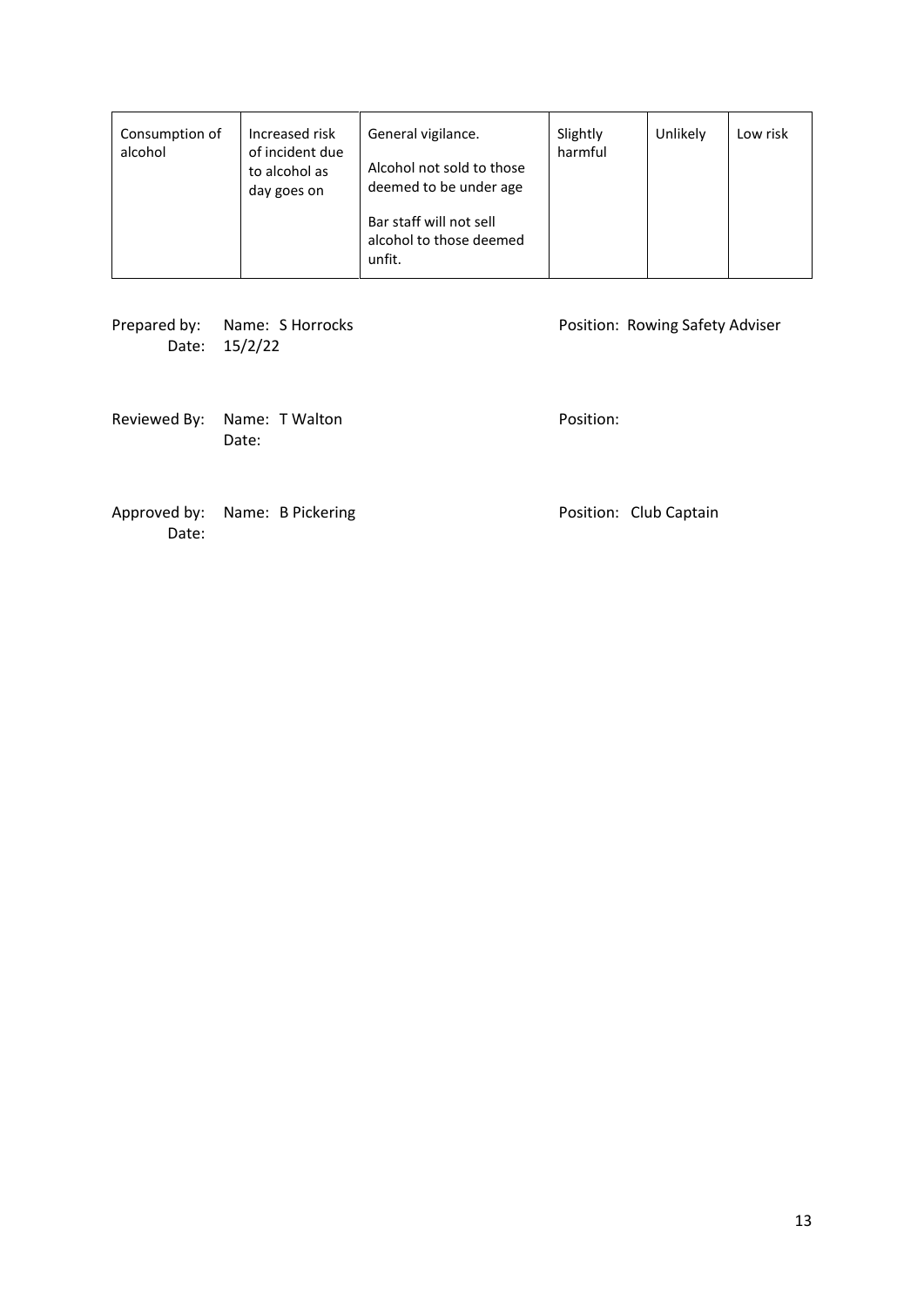#### Control Plan

| Very low risk    | No action is required                                                                                                                                                                                                                                                                                                                                                  |
|------------------|------------------------------------------------------------------------------------------------------------------------------------------------------------------------------------------------------------------------------------------------------------------------------------------------------------------------------------------------------------------------|
| Low risk         | No additional controls are required. Consideration may be given to more effective<br>solution or improvement                                                                                                                                                                                                                                                           |
| Medium risk      | Efforts should be made to reduce the risk. Risk reduction measures should be<br>implemented within a defined time period. Where the moderate risk is associated with<br>harmful / serious consequences further assessment may be necessary to establish more<br>precisely the likelihood of harm as a basis for determining the need for improved control<br>measures. |
| <b>High risk</b> | The activity should not be started until the risk has been reduced. Considerable resources<br>may have to be allocated to reduce the risk. Where the risk involves activity already in<br>progress, urgent action should be taken.                                                                                                                                     |
| Very high risk   | Activity should not be started or continued until the risk has been reduced. If it is not<br>possible to reduce risk even with unlimited resources, activity has to remain prohibited.                                                                                                                                                                                 |

## <span id="page-13-0"></span>**Appendix 2 Emergency Response Plan**

#### **On the Water**

In the event of a serious incident involving an immediate danger to life make the following call over your radio:

**"Mayday Mayday Mayday All Stations, this is [the Start] My position is [at Newarke Bridge]. We have [a suspected heart attack in the XX crew and the crew member is in serious difficulty]. We require immediate emergency service attendance. [One of the crew is giving external heart massage.] All Stations, this is [the start] Over."**

Where there is no immediate danger to life, though there is a requirement for immediate emergency boat attendance, pass the following over your radio

**"pan-pan, pan-pan, pan-pan" this is [the start] We have had a collision between two boats and both are holed. There are no injuries but both crews require assistance to get to a place of safety. All stations, this is [the starter at the start at Newarke Bridge.] Over**

The CORSA or deputy will be responsible for contacting first aiders or the emergency services as appropriate.

In the event of a capsize during a race the nearest umpire act as the emergency coordinator until the CORSA arrives and will

• Advise the CORSA and all other race officials that it is necessary to suspend the start of any further races (using PAN-PAN, PAN –PAN to alert all officials)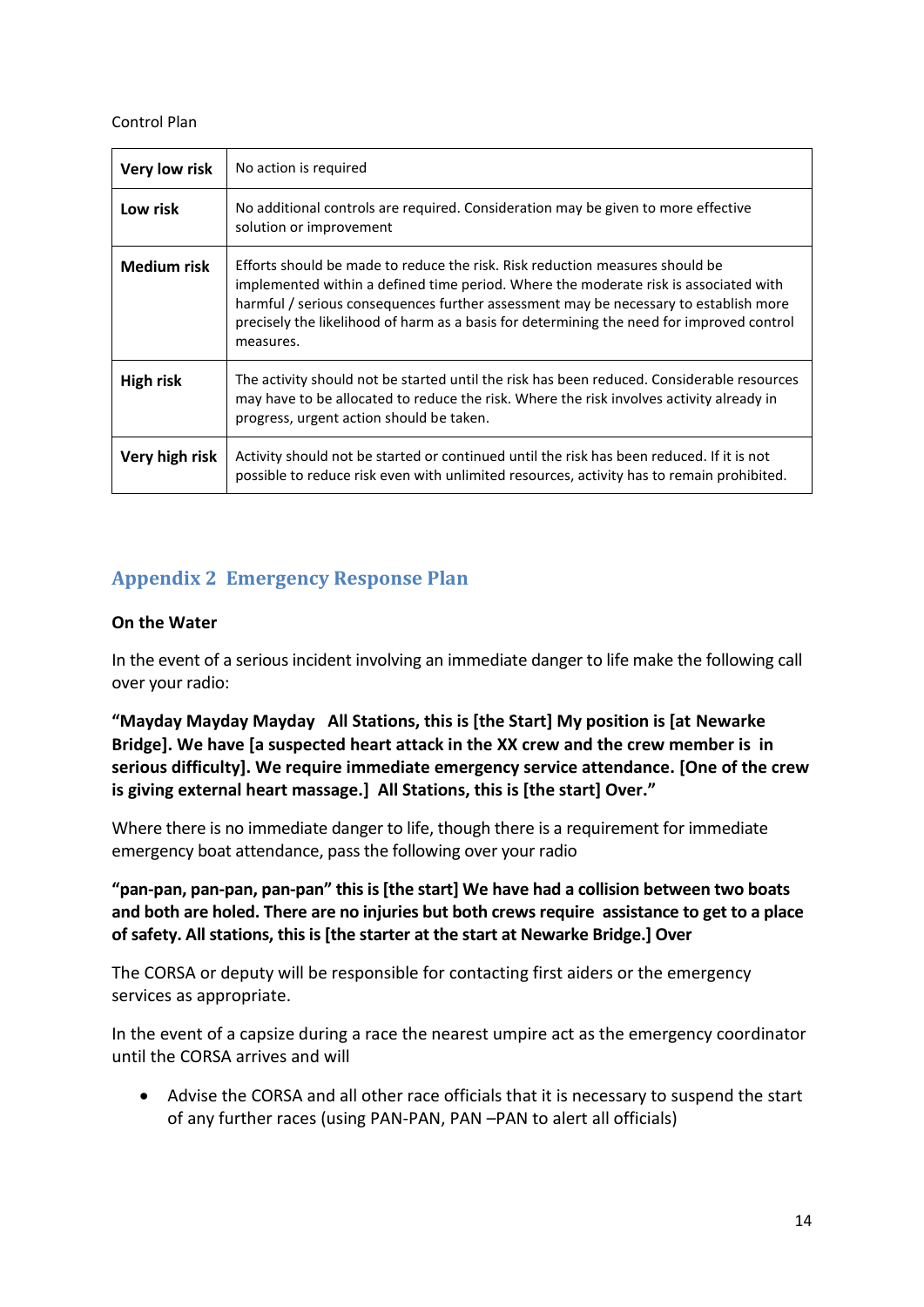- Instruct the crew to hold onto the boat and instruct them to swim to the towpath side. If they are close to one of the bridges it is advisable to swim to the towpath under the bridge where the bank is shallower than on the rest of the course
- Summon the safety boat if required
- Deploy the throw line
- Assist the crew to climb out of the water and recover their equipment.
- The CORSA will advise all officials when racing can restart

In the event of a capsize when crews are marshalling or rowing to the start the nearest marshal or umpire will follow the procedure above, with the additional responsibility of informing embarkation marshals if it is necessary to suspend boating.

In the event of equipment failure or other incident that prevents a crew from racing or completing a race, but which does not require the crew to disembark, the start umpire or nearest umpire will inform all other race officials that the crew is returning along the course but is not racing while it does so.

In the event of equipment failure or other incident that renders the boat unrowable, instruct the crew to disembark onto the towpath and summon assistance to carry the boat back to the clubhouse. If the incident results in the boat becoming stuck on the City side of the river the safety boat will be summoned to move it to the towpath side to be removed from the canal.

#### **Lightning**

In the event of a Lightning Storm, the British Rowing 30/30 rule shall be used. All crews on the water shall be instructed to return to the boating areas as quickly as is safe to do so and race officials moved to a point of safety. Once off the water all should move either indoors or into vehicles until the danger of lightning has passed.

The Competition Rowing Safety Adviser, Race Committee Chairman and Welfare Officer/Chair of Event Organising Committee will decide if and when racing should resume.

The PA will be used to communicate these arrangements with competitors and spectators. Event officials will be informed via the radio

#### **Land Based Incidents**

These will be controlled initially by those finding the incident until the ERSA and/or First Aiders take over responsibility or decide to summon the emergency services.

#### **Access Points**

Access to the towpath is possible at:

The Boathouse/ Finish (slope) SK580033

Upperton Road Bridge (steps) SK581034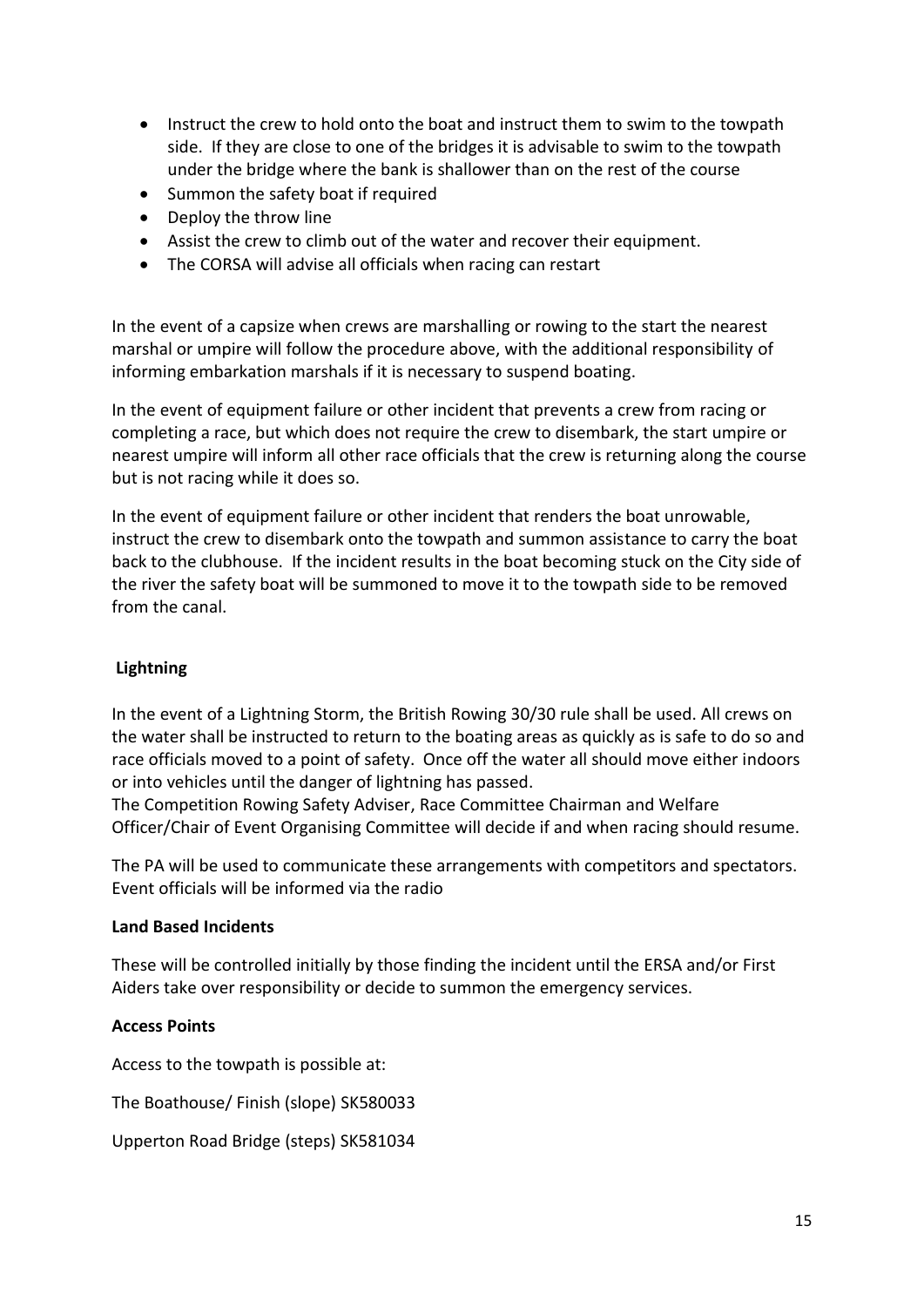4 points between Swan Bridge SK581034 and Mill Lane Bridge SK581037- two steps, two slope

1 point between Mill Lane Bridge SK581037 and the start SK581040, slope

Newarke Bridge/ Start (steps) SK581040

#### **Reporting of Incidents**

Any incidents including potential and actual injury or damage to individual or equipment, must be reported to the CORSA and the event organiser. These will be entered into an incident book and logged onto the British Rowing reporting system.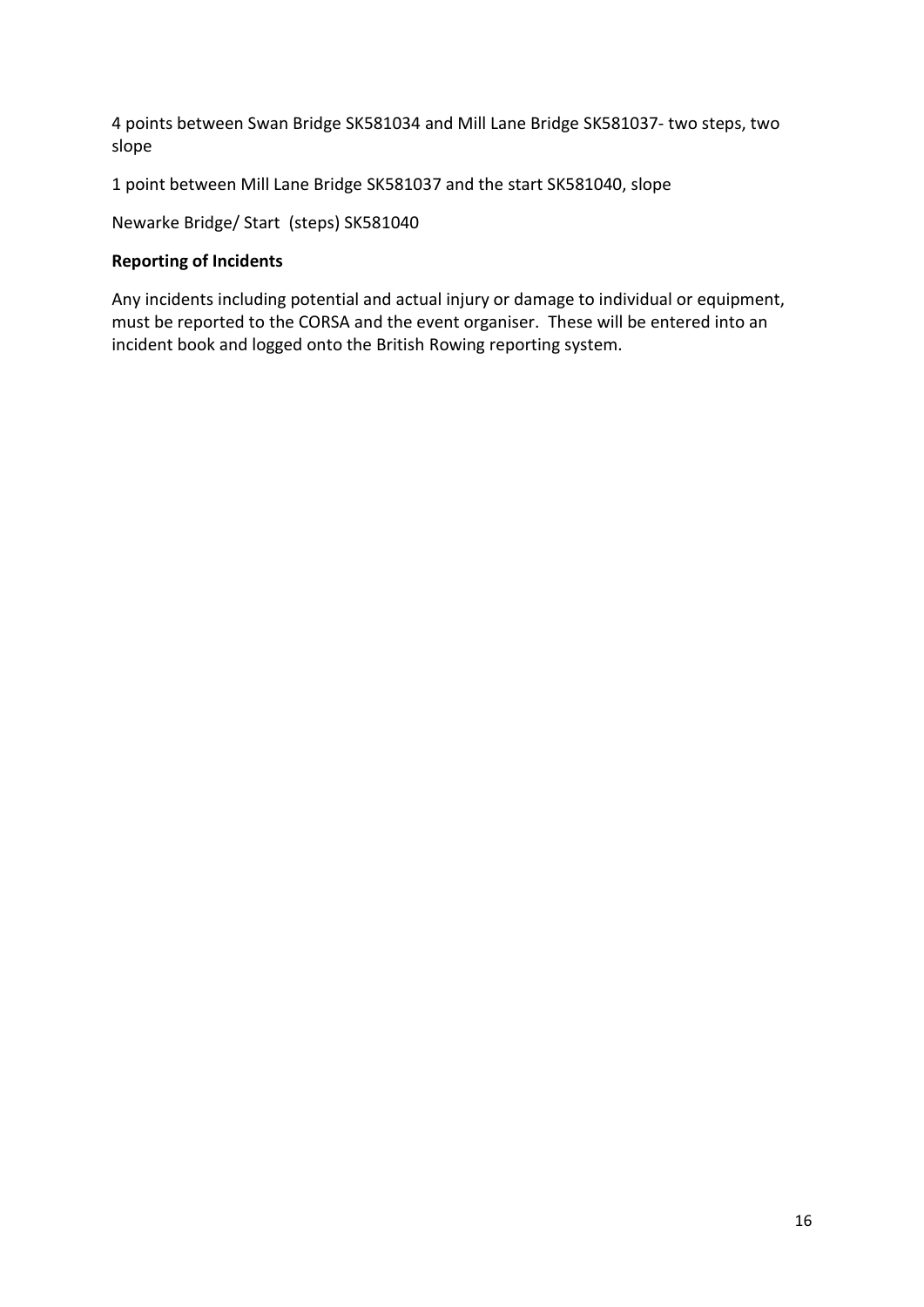## <span id="page-16-0"></span>**Appendix 3: Abandonment Plan**

The event takes place on a canalised river The conditions that would cause the abandonment of racing would be high water levels, frozen water, very low water, excess weed growth on the course, debris or severe winds. Of these only high water levels, debris or severe winds are likely to occur in April.

If the event is to be abandoned in its entirety this will be determined before the event so that all clubs are made aware before they travel. This is only likely in the event of sustained high water levels. These will be monitored by the CORSA through the Environment Agency website, which provides regular data on the level at Freemans Weir,

#### <https://flood-warning-information.service.gov.uk/station/2158>

The CORSA will assess the likely conditions based on current water levels and the amount of additional rain forecast. In the event of cancellation clubs will be informed via email, telephone, the event website, and Twitter.

At the start of the day an assessment will be made by the Race Committee based on the fixed and variable aspects of the event i.e. Age, experience / category, 1x, 2x, coxless, front loader, weather, the course, water conditions, other external factors as to what categories are deemed able to race and whether any amendments are to be made to the course. Any restrictions or amendments will be advised to all Club coaches by the CORSA at a meeting to be announced over the PA system.

An ongoing assessment will be made during the day by the Race Committee based on the fixed and variable aspects of the event. Any restrictions or amendments will be advised to all Club coaches by the CORSA at a meeting to be announced over the PA system. All marshals and umpires will be informed by radio or the Zello app.

The decision to abandon or curtail the event in cases of emergency or extreme weather or other conditions will be made by the following officials:

Competition Rowing Safety Adviser

Race Committee Chairman

Welfare Officer/ Event Organising Committee Chair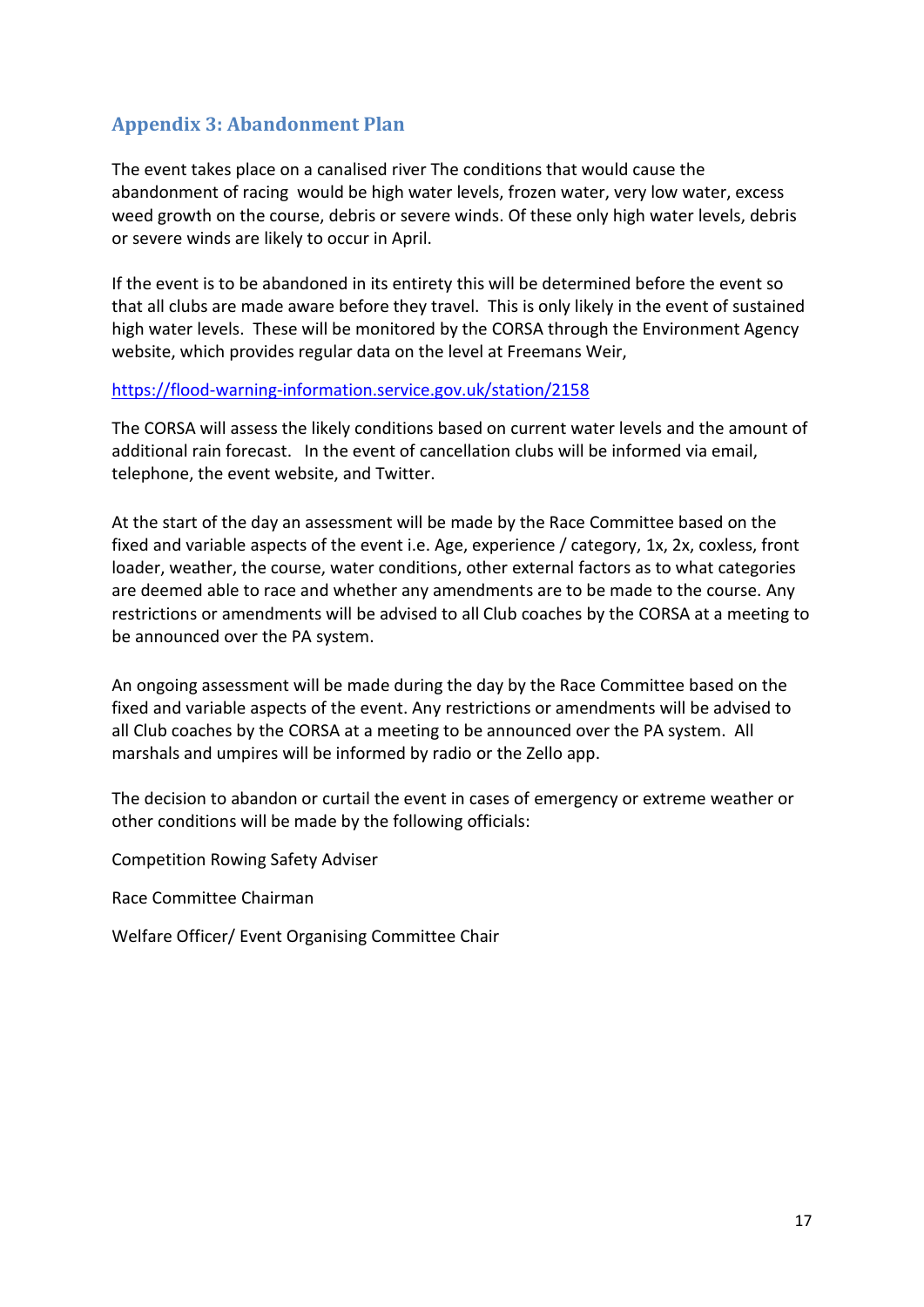## <span id="page-17-0"></span>**Appendix 4: Plan B**

Failure of Safety Arrangements

Loss of radio communications will be covered by mobile phones

Loss of Regatta Marshals and Umpire support:

Any missing umpires will be covered by officials on standby to take over relevant duties

Missing marshals will be covered by extended shifts or shorter breaks. Attendance of marshals will be monitored to ensure continuity of cover.

2 First Aiders will be present to ensure at least 1 is always available

The Competition Rowing Safety Adviser will be replaced by Ben Pickering.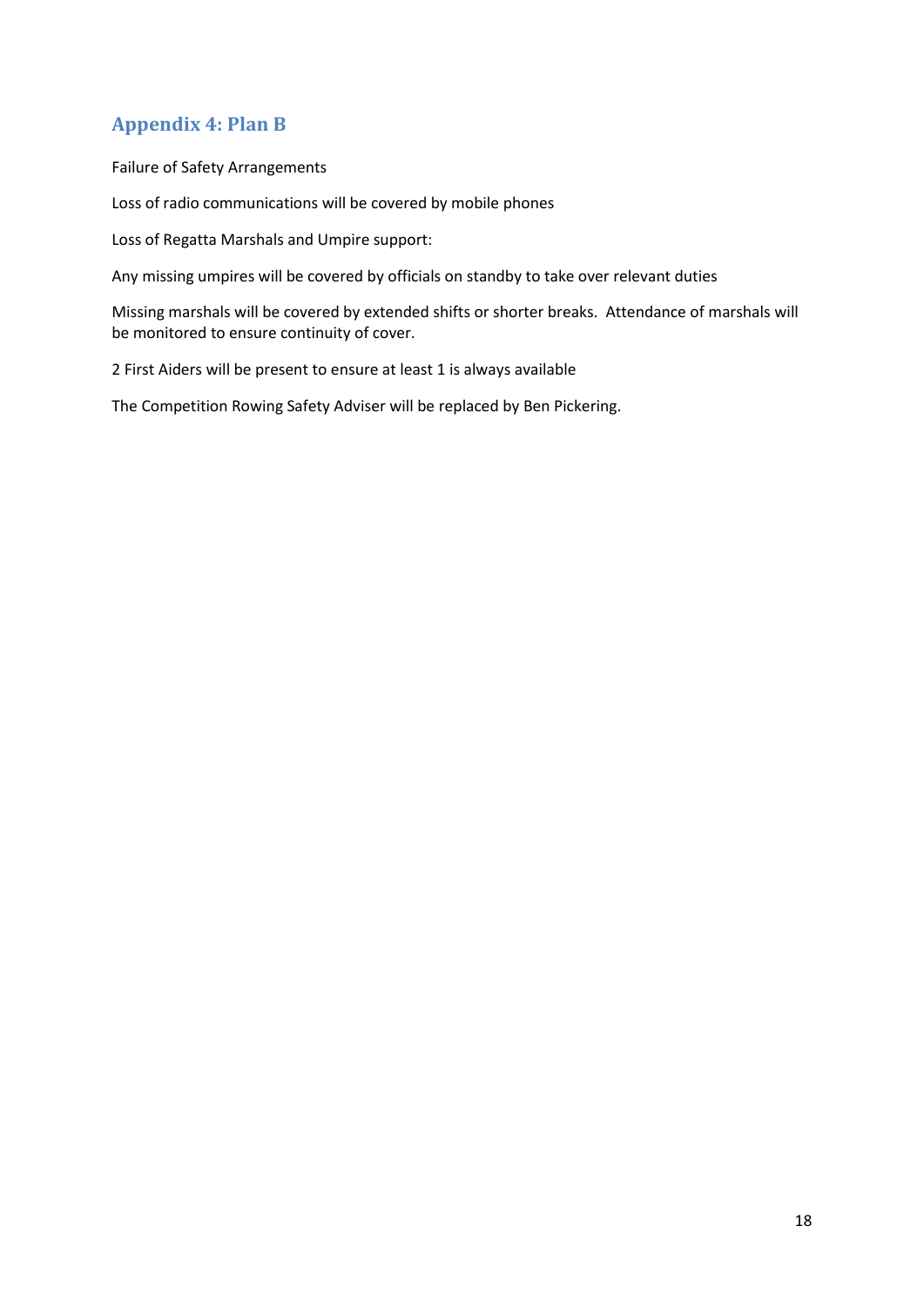## <span id="page-18-0"></span>**Appendix 5: The Course and Circulation Pattern**

Leicester Regatta is run on a batch system because the river is not wide enough for crews to row down the course while a race is in progress. Batches are sent to the start every half hour.

On leaving the landing stages crews proceed towards the towpath footbridge. Marshals on the bridge will tell them when it is safe to proceed onto the main canal which they will cross and turn to STARBOARD (coxwain's right i.e. away from the finish line) keeping to the PORT side of the canal (City side).

Once on the main canal crews will proceed towards the lock on the city side before spinning and waiting with bows pointing towards the start. There is a limited area below the finish where boats will be marshalled. It is not possible to warm up in this area. Crews waiting to race will be held behind a marker to keep them separate from crews that have already raced. Crews are able to warm up while rowing up to the start.

Marshals will instruct crews when to row down to the start. After they have passed through the bridge at the start (Newarke Bridge) they must follow the instructions of the marshal who tells them when to spin and line up in pairs in race order. Crews must not pass through West Bridge. Crews will be called to the start by the marshal

At the start a line of buoys mark the line between the two lanes.

Due to the restricted width of the canal, lining up can be difficult if there is a cross wind. Crews are asked to listen to and comply with the instructions given by the start team.

There are three bridges across the canal on the racing course and they are narrower than the general course. Coxes must ensure that they follow their racing line through them and allow a safe course to be steered by their opposition. As a local rule for Leicester Regatta, umpires located at bridges are allowed to shout steering instructions to junior crews if they are in danger of hitting the bridge or towpath. Other crews may be told to stop. The approach to the narrowest bridge other narrow points and any nesting swans will be buoyed. The centre of each lane is marked by suspended striped poles on each of the bridges near the finish.

The finish is opposite the scaffold platform over the edge of the canal and is marked by a line of bunting. Crews are instructed not to stop immediately on the finish line as there may already be another race following down the course. They should continue for a few strokes before stopping and preparing to enter the basin when instructed to do so by a marshal.

Marshals on the foot bridge over the basin entrance will instruct crews to enter the basin when it is clear to do so. No crew should enter the basin until instructed to do so.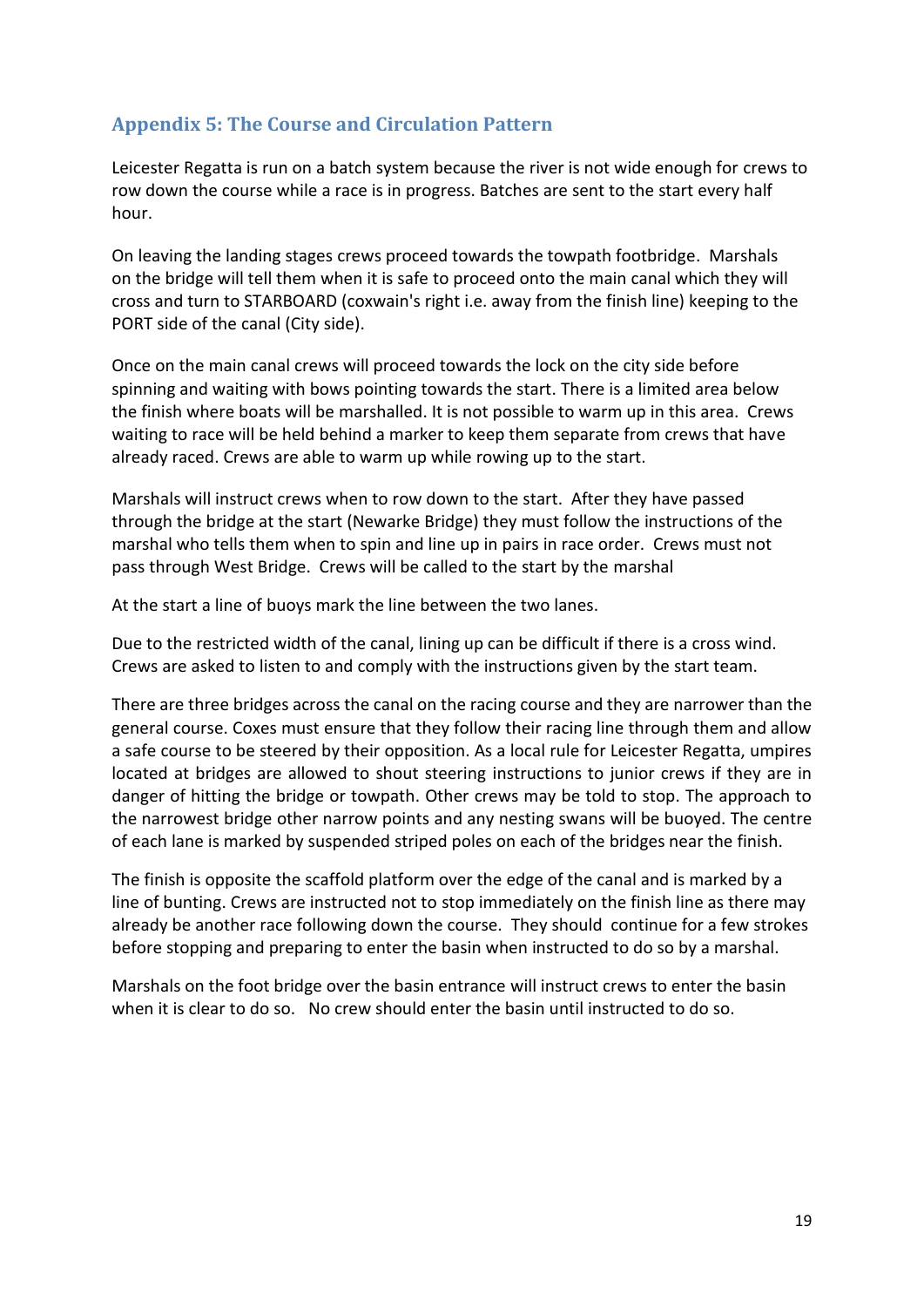

There are some areas of shallow water, in particular some areas of the boating basin and the area immediately downstream of Freeman's Lock in the pre-batch handling area. Marshals will be stationed on the towpath to remind crews of this.

#### Please Note:

The course is on a canal and subject to the occasional passage of barges and other river craft. Racing may be suspended to allow the passage of these over the regatta course. Competitors need to take care when barges are passing through the marshaling areas above the start and below the finish.

Due to the possible risk from leptospirosis it is requested that coxes and first time winners are not thrown into the water in the basin. Buckets are available in the boathouse if a dousing is appropriate!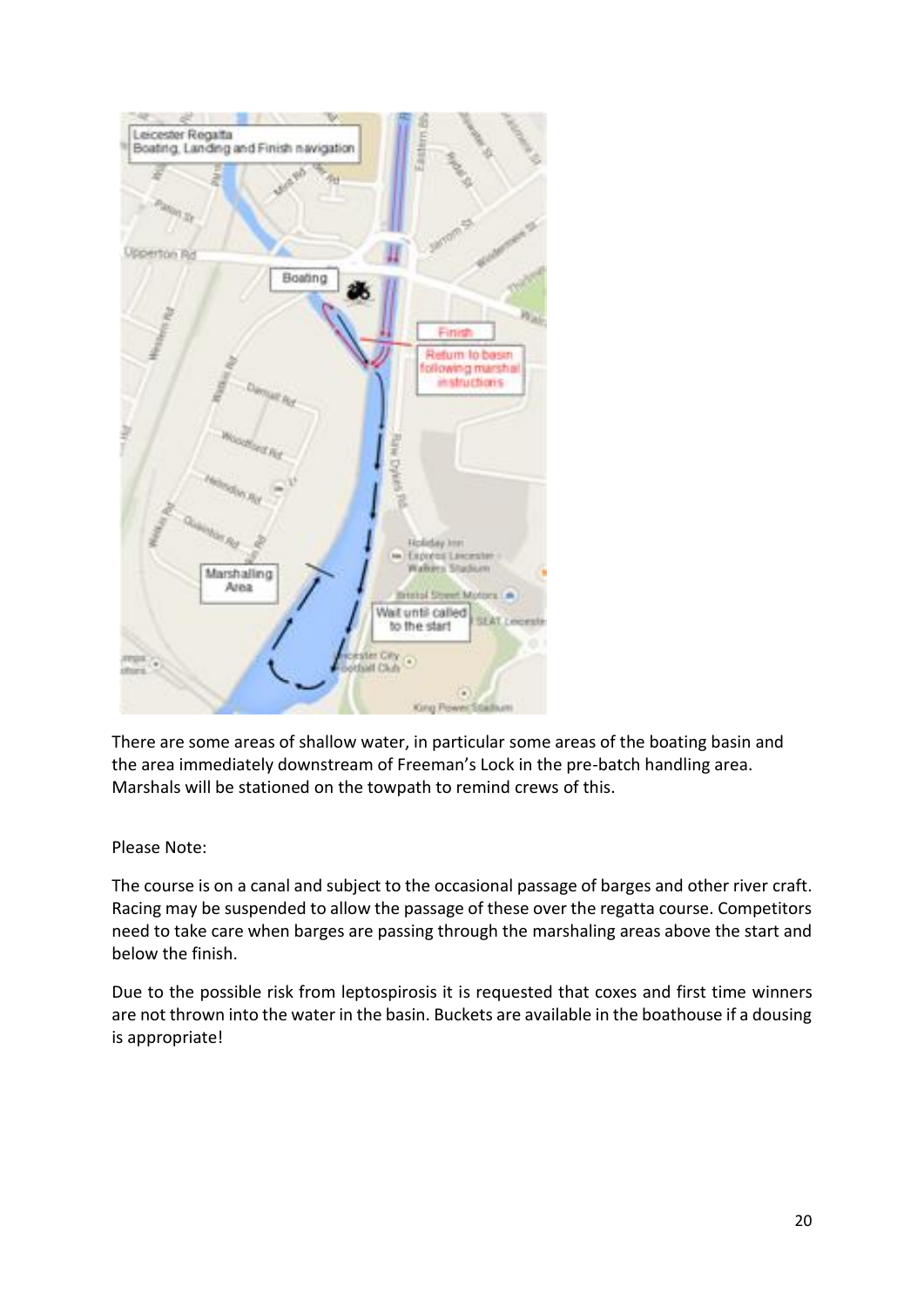## <span id="page-20-0"></span>**Regatta Diagram**

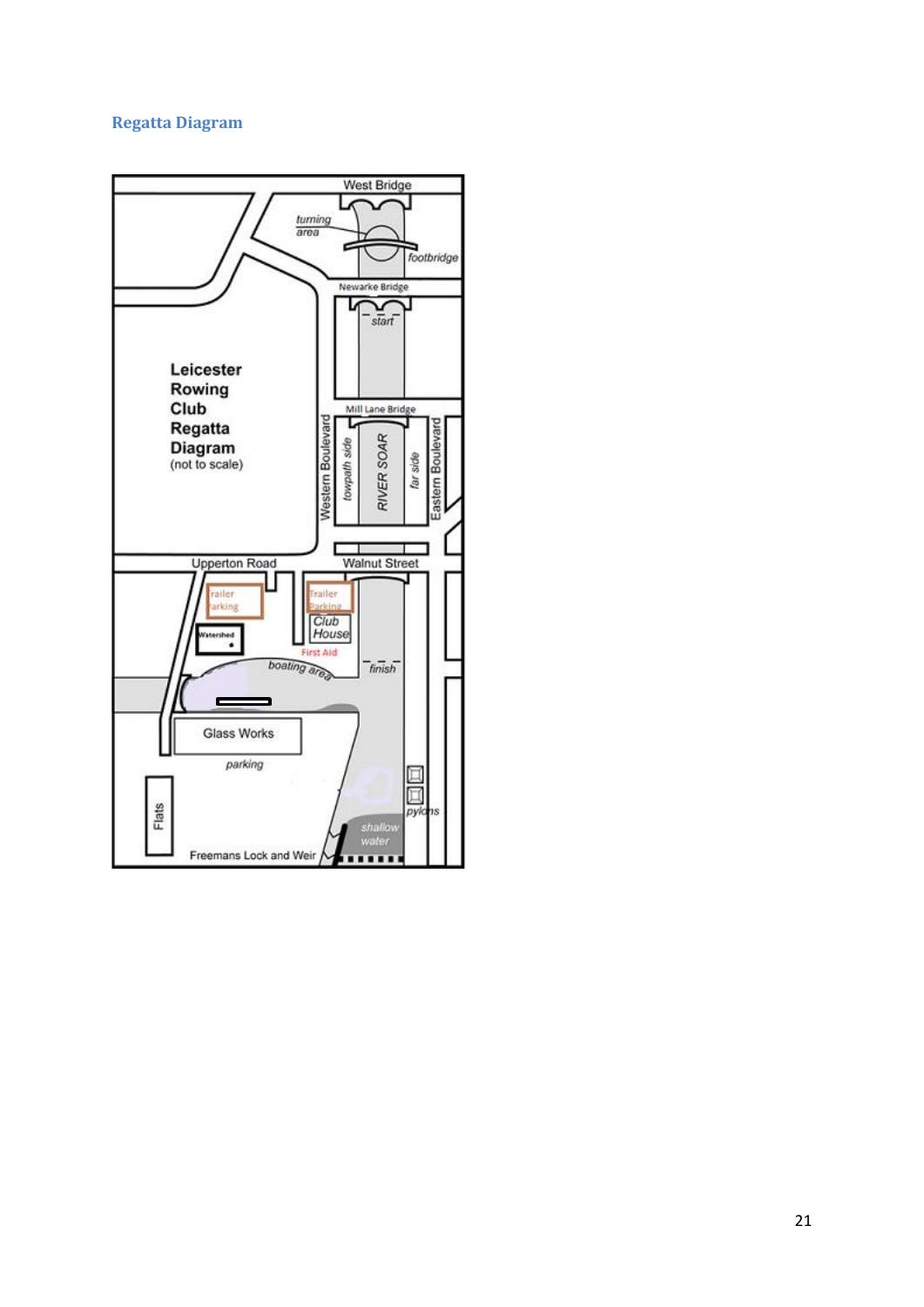## <span id="page-21-0"></span>**Appendix 6: Emergency Access Plan**

The towpath is accessible from Western Boulevard between the start, at Newarke Bridge and the clubhouse as follows:

- Upperton Road Bridge (steps)
- 4 points between Swan Bridge and Mill Lane Bridge- two steps, two slope
- 1 point between Mill Lane Bridge and the start- slope
- Mill Lane Bridge/ Start, steps
- Access to the canal beyond Upperton Road Bridge is via the rowing club
- Access to the canal at Freemans' Lock is via Watkin Road- slope and steps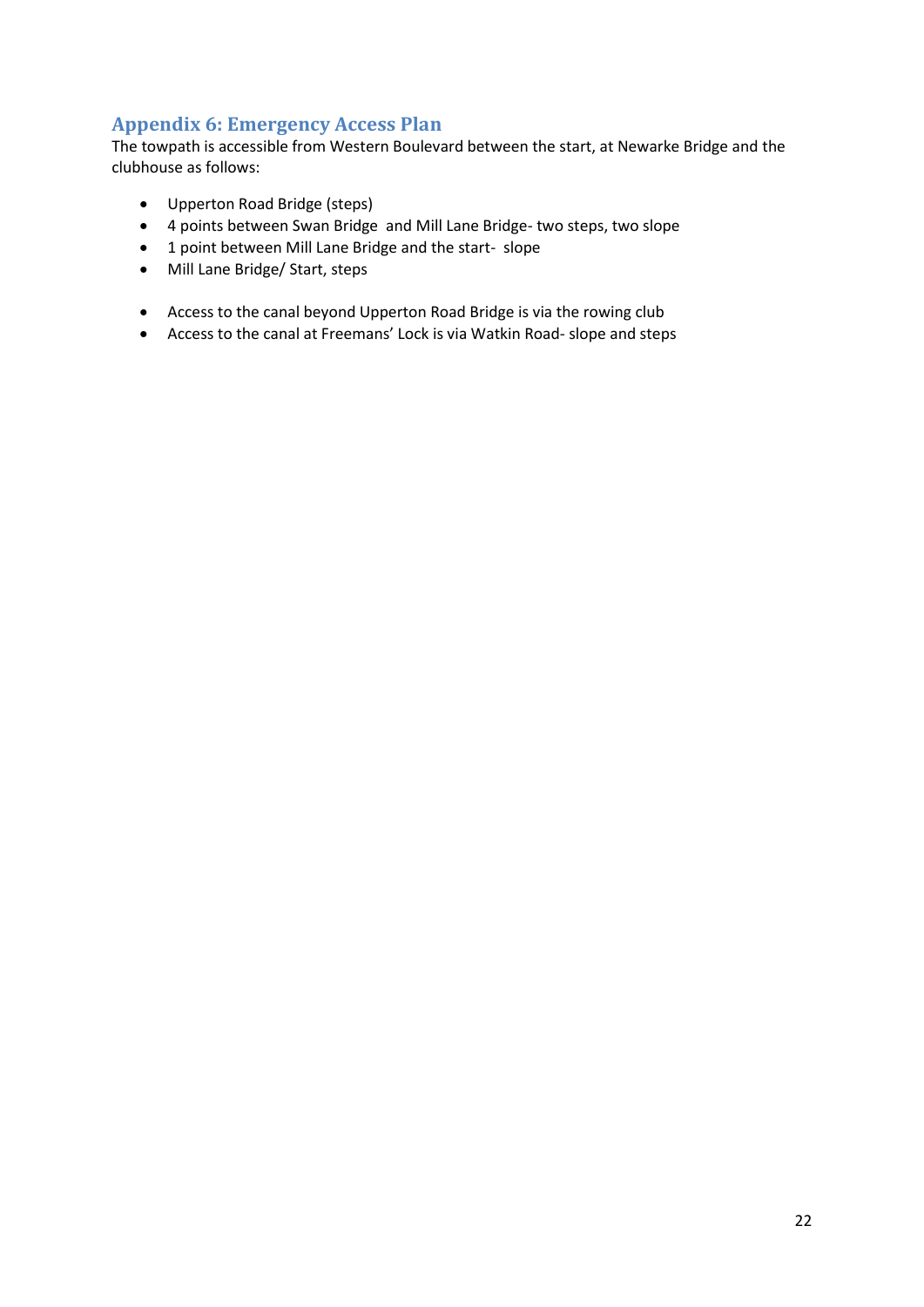

**Leicester Rowing Club Emergency Access Location Plan**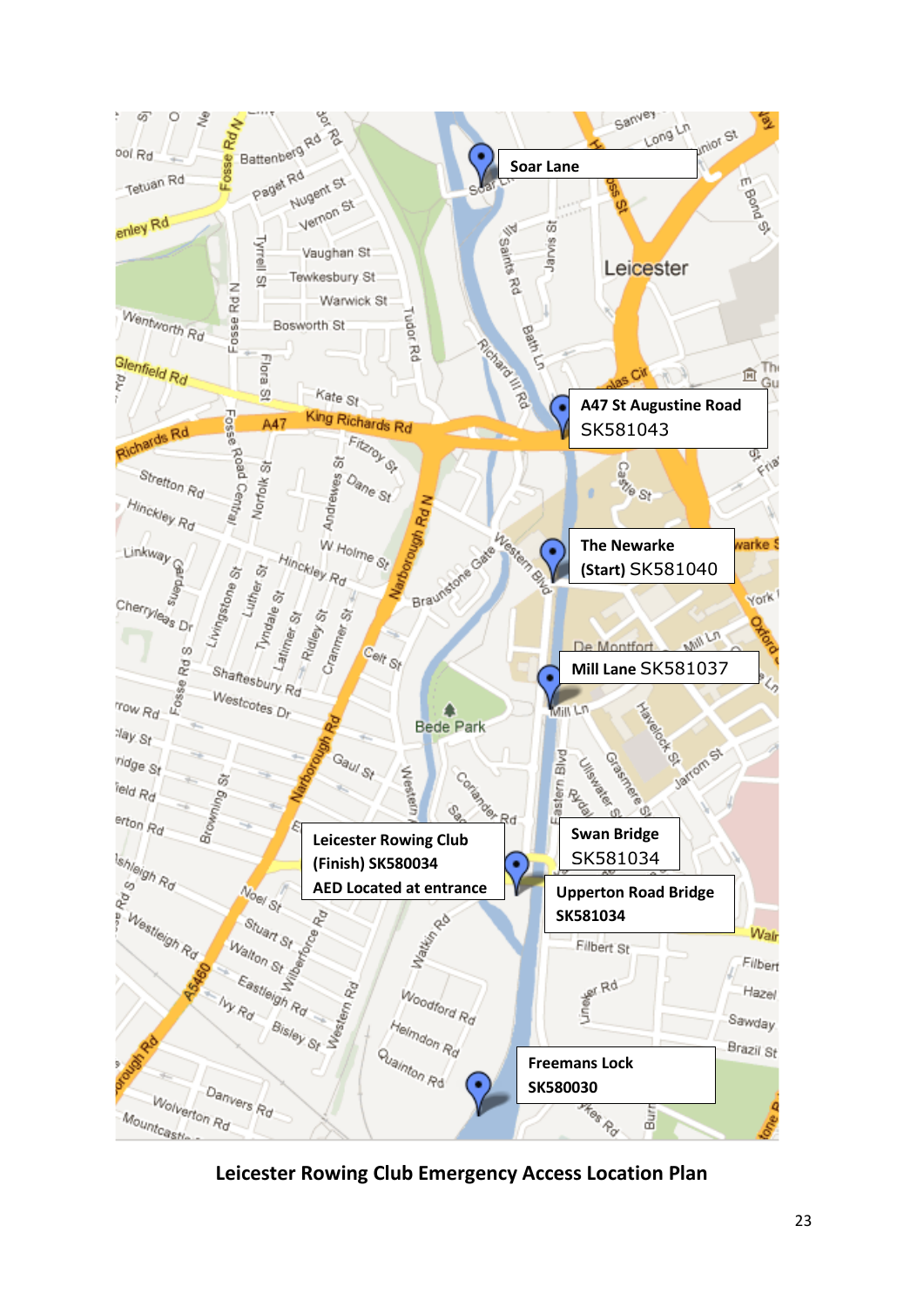<span id="page-23-0"></span>

| <b>Appendix 7: List of Umpire and Marshal Points</b> |  |
|------------------------------------------------------|--|
|------------------------------------------------------|--|

|                 | Megaphone | Throwline    | Hi  | Blanket        | Radio          | Zello        | Responsibilities    |  |
|-----------------|-----------|--------------|-----|----------------|----------------|--------------|---------------------|--|
|                 |           |              | Vis |                |                |              |                     |  |
| Landing         |           | $\mathsf{x}$ | X   |                |                | $\mathsf{x}$ | Assist crews in     |  |
| <b>Stage</b>    |           |              |     |                |                |              | boating and         |  |
| <b>Marshals</b> |           |              |     |                |                |              | disembarkation      |  |
|                 |           |              |     |                |                |              | Also need gloves    |  |
|                 |           |              |     |                |                |              | to protect hands    |  |
| <b>Bridge</b>   | X         | X            | X   | $\pmb{\times}$ |                | X            | Supervise crews     |  |
| <b>Marshals</b> |           |              |     |                |                |              | entering and        |  |
| (min 2)         |           |              |     |                |                |              | leaving the basin   |  |
| Lock            | X         | X            | X   | X              |                | X            | Supervise           |  |
| Marshal         |           |              |     |                |                |              | marshaling crews.   |  |
|                 |           |              |     |                |                |              | Hold barges until   |  |
|                 |           |              |     |                |                |              | end of batch        |  |
| <b>Start</b>    | X         | $\mathsf{x}$ | X   | With           | $\mathsf{x}$   | X            | Organize crews      |  |
| Marshal         |           |              |     | start          |                |              | into races and      |  |
|                 |           |              |     | umpires        |                |              | feed through to     |  |
|                 |           |              |     |                |                |              | start. Hold barges  |  |
|                 |           |              |     |                |                |              | to end of batch     |  |
| Race            |           | $\mathsf{x}$ |     | X              | $\pmb{\times}$ | $\mathsf{x}$ |                     |  |
| Control         |           |              |     |                |                |              |                     |  |
| Finish          | X         | X            |     | X              | X              |              | + bell and flags    |  |
| Umpire          |           |              |     |                |                |              |                     |  |
| <b>Start</b>    | X         | X            |     | X              | $\mathsf{x}$   |              | + bell and flags    |  |
| Umpire          |           |              |     |                |                |              |                     |  |
| Control         | X         | $\mathsf{x}$ |     | $\mathsf{x}$   | $\pmb{\times}$ |              |                     |  |
| Commission      |           |              |     |                |                |              |                     |  |
| Mid Point 1,    | X         | X            |     | x              | X              |              | + bell and flags    |  |
| $2$ and $3$     |           |              |     |                |                |              |                     |  |
| <b>Umpires</b>  |           |              |     |                |                |              |                     |  |
| Trailer park    | X         |              | X   |                | X              | X            | Supervise parking   |  |
| marshals        |           |              |     |                |                |              | of trailers. Direct |  |
|                 |           |              |     |                |                |              | cars to car parks   |  |
|                 |           |              |     |                |                |              |                     |  |
| Competition     |           | X            | X   | $\pmb{\times}$ | X              | $\mathsf{x}$ | Additional          |  |
| Rowing          |           |              |     |                |                |              | equipment:          |  |
| Safety          |           |              |     |                |                |              | footwear for        |  |
| Adviser         |           |              |     |                |                |              | capsizes            |  |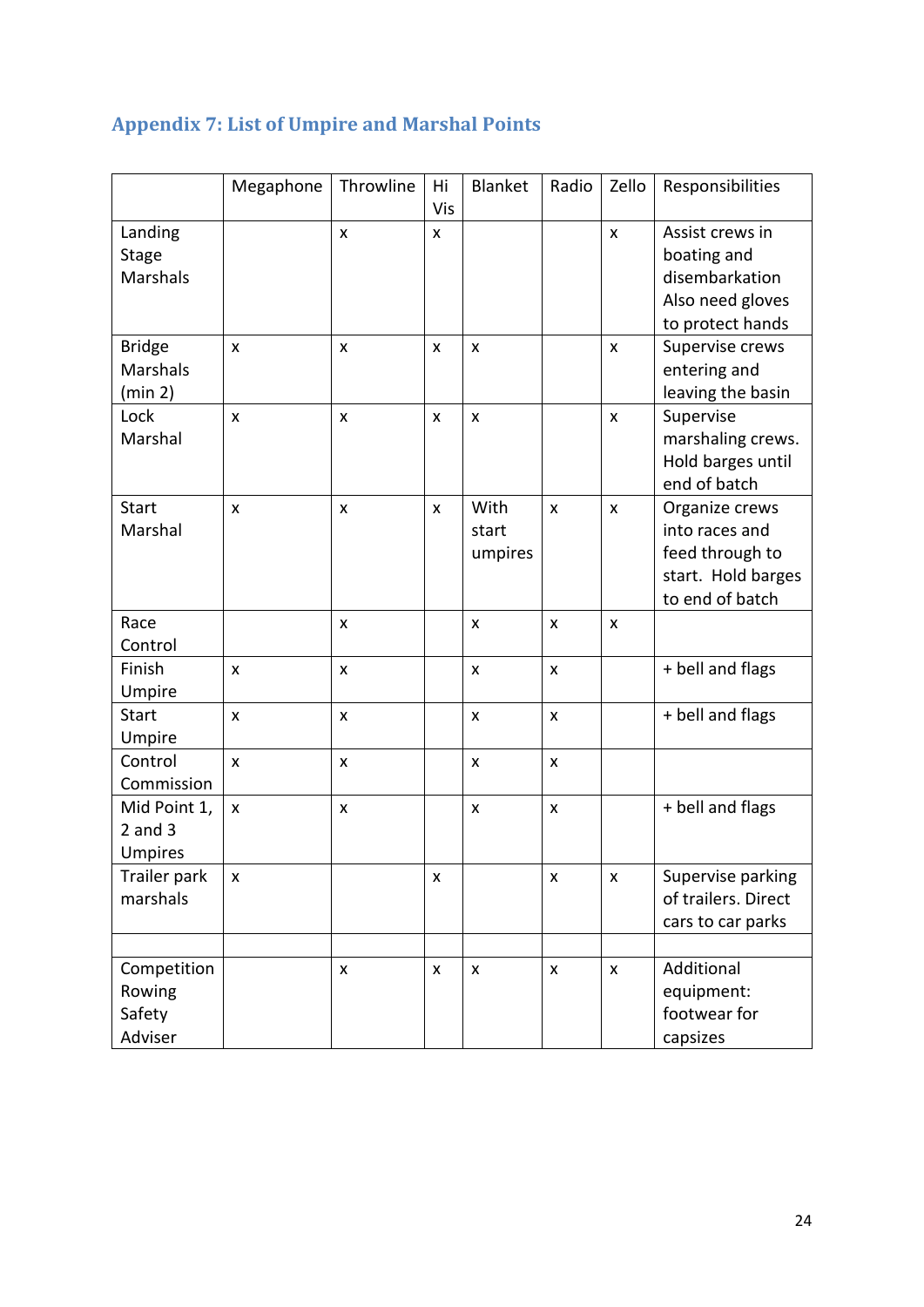## <span id="page-24-0"></span>**Appendix 8: Procedure to be followed when a barge is moving down the course at the same time a division is heading to the start.**

Signage will be placed on the tow path in strategic places to inform approaching barges that an event is in progress. This information will also have been circulated in advance as outlined above. Experience indicates, however, that not all barge drivers will be aware of the event.

When the barge is approaching from the north so will pass the start first

- 1. If crews for a batch are marshalling above the start the start team will ask the barge to wait until all races in the division are complete before proceeding down the course.
- 2. The start team will request the barge driver to keep to the towpath side and to proceed with caution.
- 3. The start team will inform all umpires that a barge is passing down the course and that crews heading to the start should keep to the city bank, that is their starboard side
- 4. The start marshal will pass this information to all other marshals
- 5. The lock marshal will inform crews that a barge will be on the course and that they need to keep to the city bank.
- 6. Umpires and marshals will monitor the progress of the barge and of the crews to ensure safe passage.

When the barge is approaching from the south so will pass the finish first

- 1. If crews for a batch are marshalling below Freeman's Lock the lock marshal will ask the barge to wait by the lock until all crews have left the area for the start before proceeding down the course.
- 2. The lock marshal will request the barge driver to keep behind the crews and to proceed with caution.
- 3. The lock marshal will inform the CORSA and all marshals that a barge will be following the division down the course.
- 4. The CORSA will inform all umpires that a barge is passing down the course behind the crews.
- 5. The start marshal will ensure that crews are arranged above the start so that the barge can pass them safely
- 6. Umpires and marshals will monitor the progress of the barge and of the crews to ensure safe passage.

If there are no crews marshalling below the lock, there are likely be races on the course. Barges will still need to be held at the lock and follow the next batch.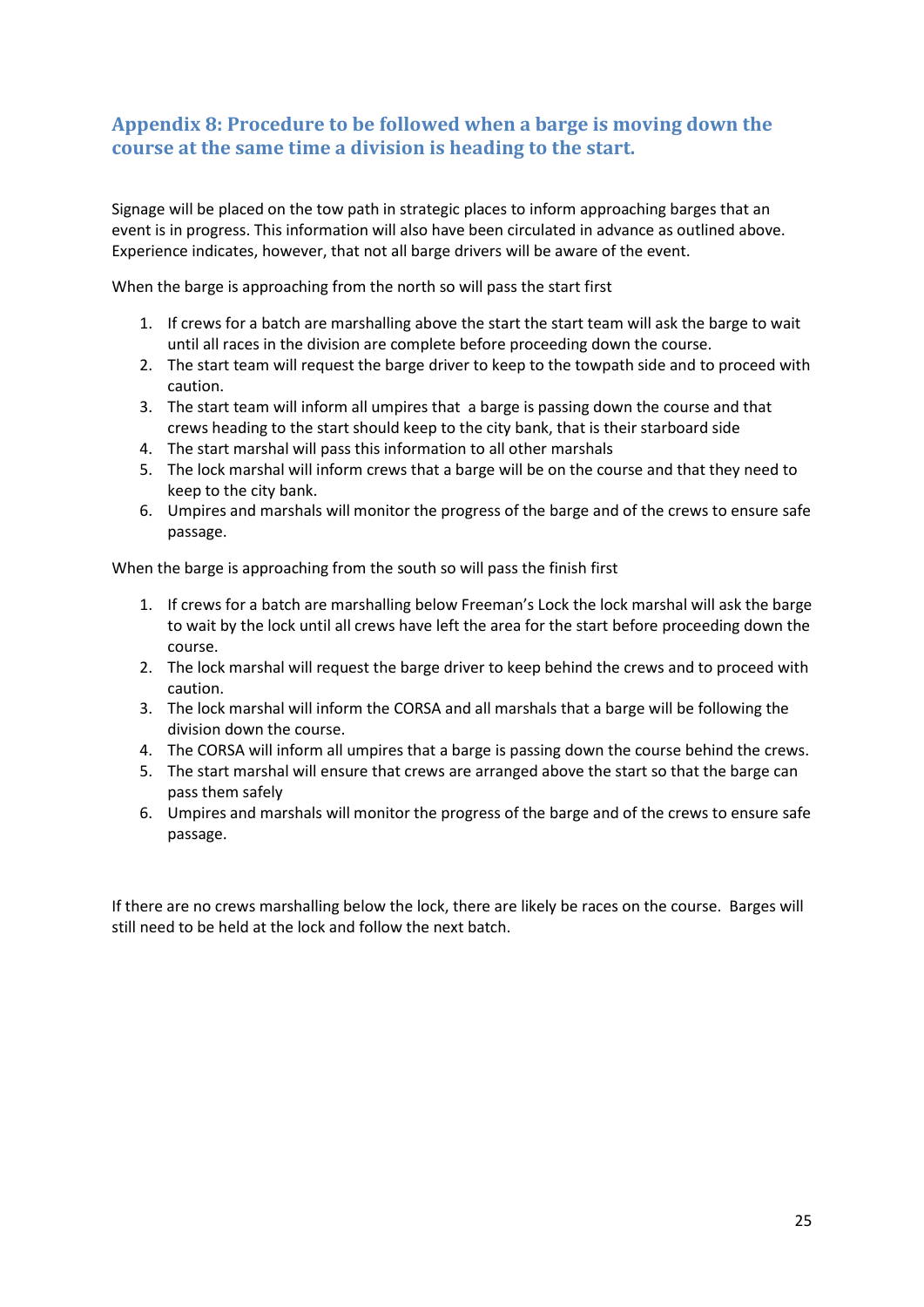## <span id="page-25-0"></span>**Appendix 9: Welfare Plan**

### **To all competing clubs and regatta officials:** *In accordance with the British Rowing Safeguarding and Protecting Children Guidance Guidelines for Rowing Competitions (WG 3.4).*

#### **Welfare Statement**

The Organising Committee of Leicester Regatta believes that the welfare and wellbeing of all attendees, and particularly children and vulnerable adults is paramount. All people, regardless of age, gender, ethnicity, religion or ability, have equal rights to safety and protection. We ask that everyone involved in the regatta in any capacity remains vigilant and reports anything suspicious. All suspicions, concerns and allegations of harm will be taken seriously and responded to swiftly and appropriately. Any such concerns should be reported to a Leicester Rowing Club volunteer or regatta official without delay.

#### **Welfare Plan**

The Organising Committee has looked at the procedures and processes of the regatta from the point of view of the welfare of children or vulnerable adults, whether as competitors, helpers or spectators. The Organising Committee would like to draw attention to the following specific points;

**Children as competitors:** All officials and competitors should treat child competitors in an appropriate way, for example when giving instructions or when launching or marshalling. **Children as helpers:** Children will not be placed in hazardous situations.

**Children as spectators:** Children spectating along the course and in the boating area should take care when close to the river bank. Those with them should exercise vigilance at all times.

#### **What to do if you have a child welfare concern**

If anyone at the Regatta has any concerns of any nature about child welfare, they should contact the **Regatta Welfare Officer,**. During the Regatta, she can be contacted via Regatta Control in the Secretary's tent. Her mobile phone number is 07801775346. She can also be contacted by asking any official with a radio to pass a message to her.

Liz will take overall responsibility for investigations and taking any required action, and referral to other concerned parties e.g. the coordinating umpire, the police or the British Rowing CPO. She will take responsibility for reporting any matter to the police, and for ensuring that reports are made to the British Rowing Lead Safeguarding Officer (LSO) (020 8237 6700), for the NSPCC (0808 800 5000), if appropriate.

First aid provision is provided at the regatta during the hours of racing. Outside of this time contact numbers for the local hospital are posted on site.

#### **Supervision of junior competitors**

Leicester Regatta recognises our responsibility to provide a safe environment for all those attending the Regatta in whatever capacity. With respect to juniors however, it remains the attending Clubs' responsibility to ensure that their junior competitors and crews are fully supervised and are competent to deal with the course and the prevailing conditions. We expect clubs and schools to have their own up-to-date child protection and welfare policies,